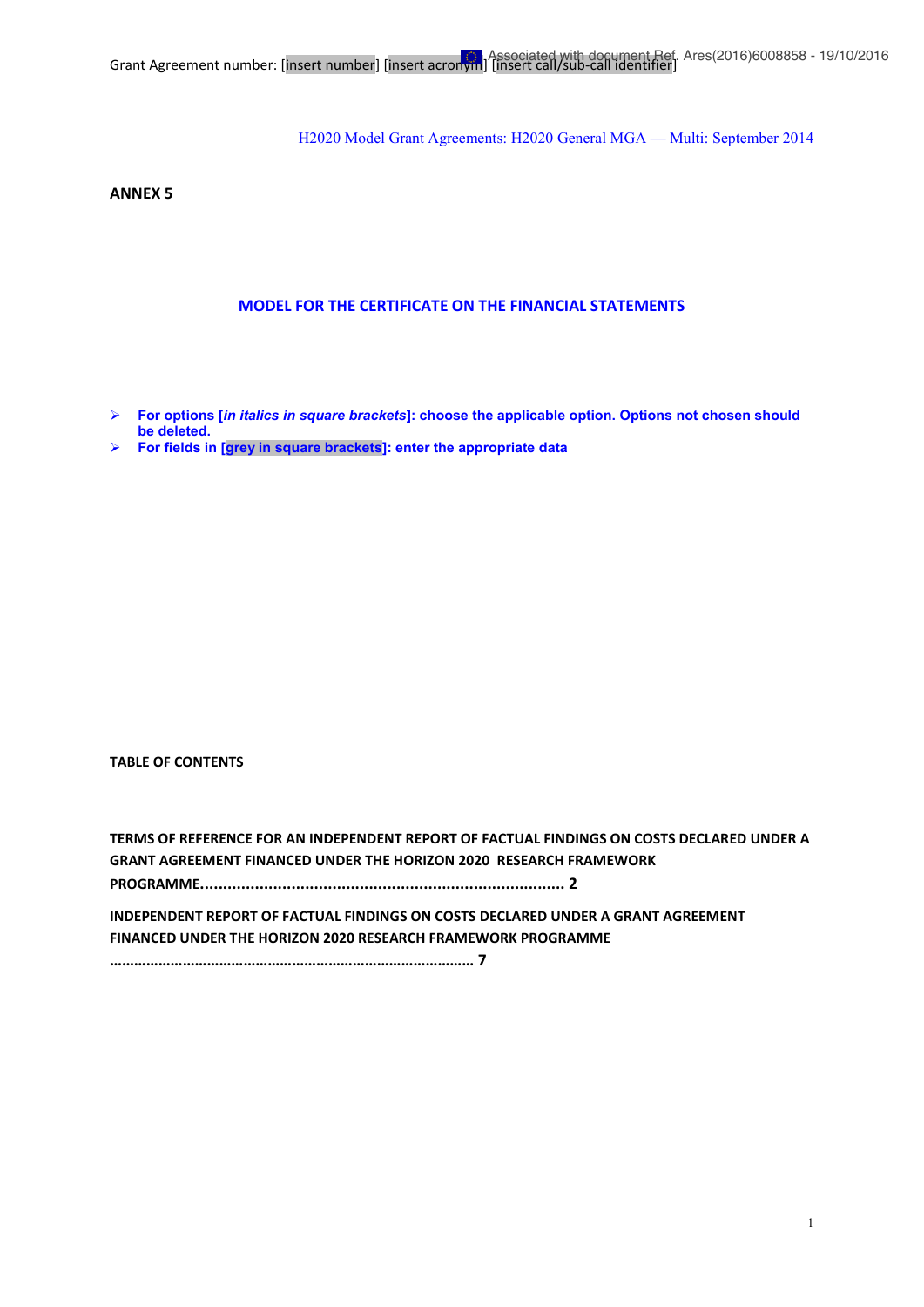# **Terms of Reference for an Independent Report of Factual Findings on costs declared under a Grant Agreement financed under the Horizon 2020 Research and Innovation Framework Programme**

This document sets out the '**Terms of Reference (ToR)**' under which

*[OPTION 1: [insert name of the beneficiary] ('the Beneficiary')] [OPTION 2: [insert name of the linked third party] ('the Linked Third Party'), third party linked to the Beneficiary [insert name of the beneficiary] ('the Beneficiary')]*

agrees to engage

### [**insert legal name of the auditor**] ('the Auditor')

to produce an independent report of factual findings ('the Report') concerning the Financial Statement(s)1 drawn up by the *[Beneficiary] [Linked Third Party]* for the Horizon 2020 grant agreement [insert number of the grant agreement, title of the action, acronym and duration from/to] ('the Agreement'), and

to issue a Certificate on the Financial Statements' ('CFS') referred to in Article 20.4 of the Agreement based on the compulsory reporting template stipulated by the Commission.

The Agreement has been concluded under the Horizon 2020 Research and Innovation Framework Programme (H2020) between the Beneficiary and *[OPTION 1: the European Union, represented by the European Commission ('the Commission')][ OPTION 2: the European Atomic Energy Community (Euratom,) represented by the European Commission ('the Commission')][OPTION 3: the [Research Executive Agency (REA)] [European Research Council Executive Agency (ERCEA)] [Innovation and Networks Executive Agency (INEA)] [Executive Agency for Small and Medium-sized Enterprises (EASME)] ('the Agency'), under the powers delegated by the European Commission ('the Commission').]*

<sup>1</sup> By which costs under the Agreement are declared (see template 'Model Financial Statements' in Annex 4 to the Grant Agreement).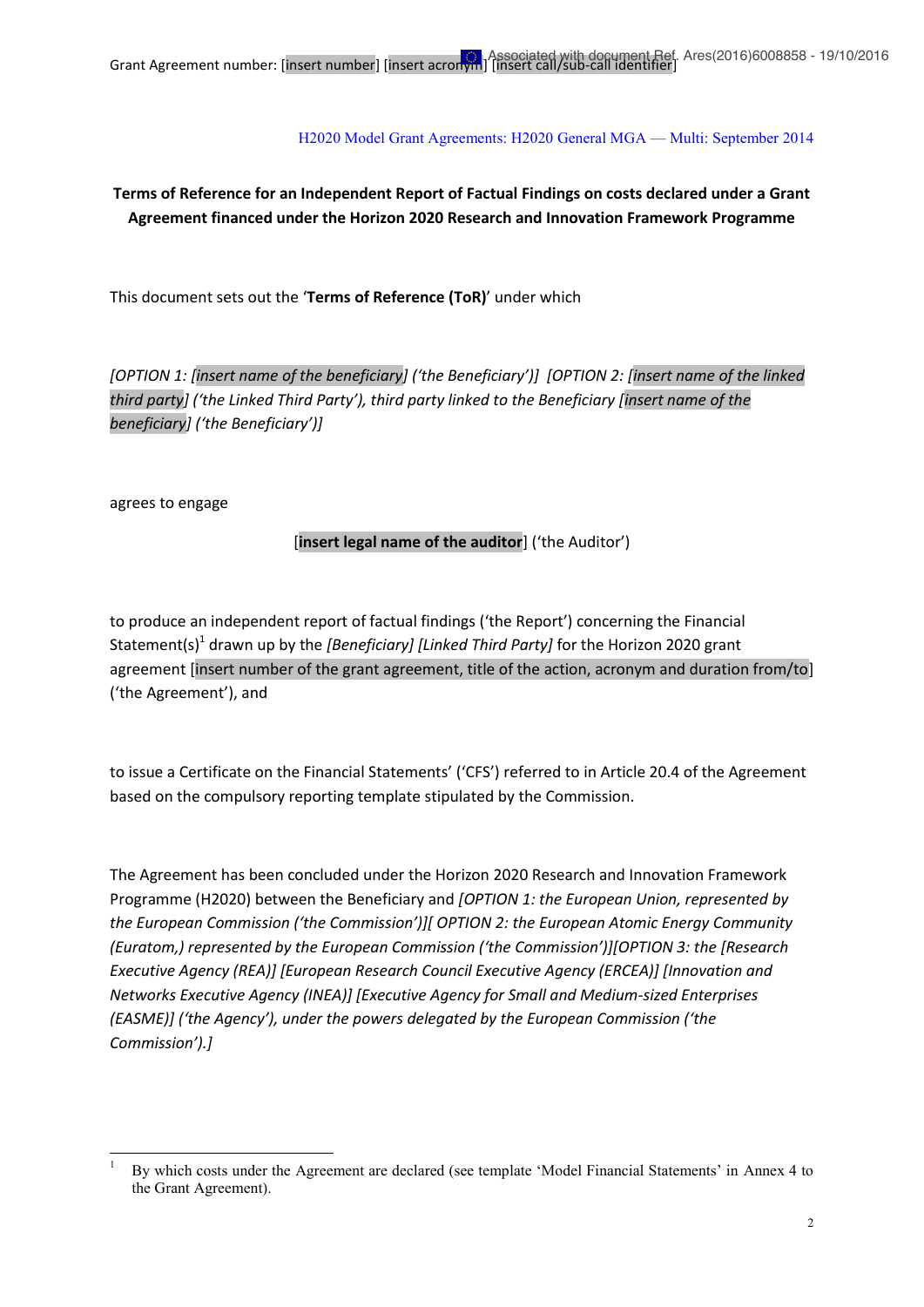The *[Commission] [Agency]* is mentioned as a signatory of the Agreement with the Beneficiary only. The *[European Union][Euratom][Agency]* is not a party to this engagement.

### **1.1 Subject of the engagement**

The coordinator must submit to the *[Commission][Agency]* the final report within 60 days following the end of the last reporting period which should include, amongst other documents, a CFS for each beneficiary and for each linked third party that requests a total contribution of EUR 325 000 or more, as reimbursement of actual costs and unit costs calculated on the basis of its usual cost accounting practices (see Article 20.4 of the Agreement). The CFS must cover all reporting periods of the beneficiary or linked third party indicated above.

The Beneficiary must submit to the coordinator the CFS for itself and for its linked third party(ies), if the CFS must be included in the final report according to Article 20.4 of the Agreement..

The CFS is composed of two separate documents:

- The Terms of Reference ('the ToR') to be signed by the *[Beneficiary] [Linked Third Party]* and the Auditor;
- The Auditor's Independent Report of Factual Findings ('the Report') to be issued on the Auditor's letterhead, dated, stamped and signed by the Auditor (or the competent public officer) which includes the agreed-upon procedures ('the Procedures') to be performed by the Auditor, and the standard factual findings ('the Findings') to be confirmed by the Auditor.

If the CFS must be included in the final report according to Article 20.4 of the Agreement, the request for payment of the balance relating to the Agreement cannot be made without the CFS. However, the payment for reimbursement of costs covered by the CFS does not preclude the *[Commission,][ Agency,]* the European Anti-Fraud Office and the European Court of Auditors from carrying out checks, reviews, audits and investigations in accordance with Article 22 of the Agreement.

### **1.2 Responsibilities**

The *[Beneficiary] [Linked Third Party]:*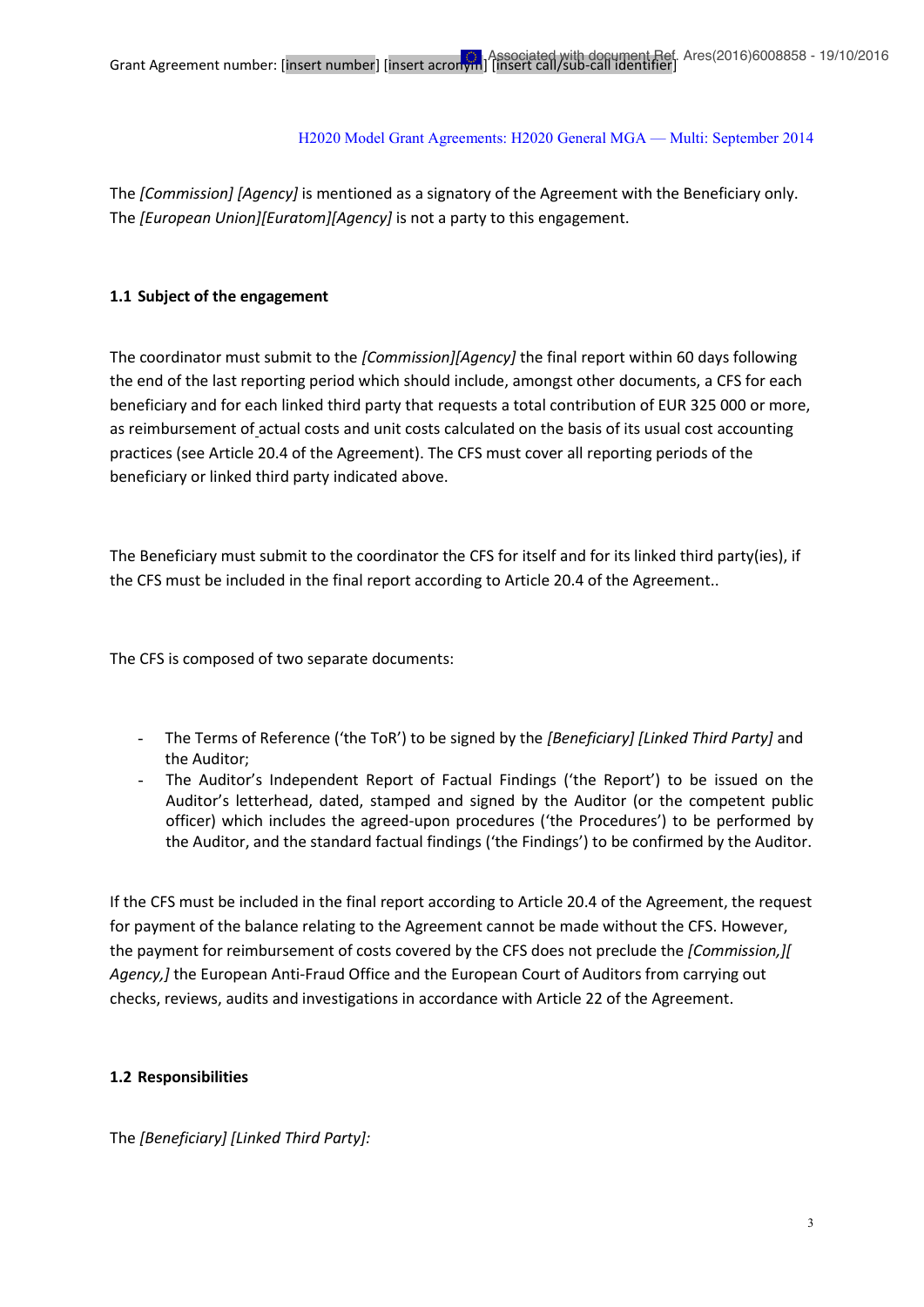- must draw up the Financial Statement(s) for the action financed by the Agreement in compliance with the obligations under the Agreement. The Financial Statement(s) must be drawn up according to the *[Beneficiary's] [Linked Third Party's]* accounting and book-keeping system and the underlying accounts and records;
- must send the Financial Statement(s) to the Auditor;
- $\bullet$  is responsible and liable for the accuracy of the Financial Statement(s);
- is responsible for the completeness and accuracy of the information provided to enable the Auditor to carry out the Procedures. It must provide the Auditor with a written representation letter supporting these statements. The written representation letter must state the period covered by the statements and must be dated;
- accepts that the Auditor cannot carry out the Procedures unless it is given full access to the *[Beneficiary's] [Linked Third Party's]* staff and accounting as well as any other relevant records and documentation.

### The Auditor:

- *[Option 1 by default:* is qualified to carry out statutory audits of accounting documents in accordance with Directive 2006/43/EC of the European Parliament and of the Council of 17 May 2006 on statutory audits of annual accounts and consolidated accounts, amending Council Directives 78/660/EEC and 83/349/EEC and repealing Council Directive 84/253/EEC or similar national regulations*]*.
- x *[Option 2 if the Beneficiary or Linked Third Party has an independent Public Officer:* is a competent and independent Public Officer for which the relevant national authorities have established the legal capacity to audit the Beneficiary*].*
- x *[Option 3 if the Beneficiary or Linked Third Party is an international organisation:* is an [internal] [external] auditor in accordance with the internal financial regulations and procedures of the international organisation*].*

The Auditor:

- x must be independent from the Beneficiary *[and the Linked Third Party]*, in particular, it must not have been involved in preparing the *[Beneficiary's] [Linked Third Party's]* Financial Statement(s);
- must plan work so that the Procedures may be carried out and the Findings may be assessed;
- must adhere to the Procedures laid down and the compulsory report format;
- must carry out the engagement in accordance with this ToR;
- must document matters which are important to support the Report;
- must base its Report on the evidence gathered;
- x must submit the Report to the *[Beneficiary] [Linked Third Party]*.

The Commission sets out the Procedures to be carried out by the Auditor. The Auditor is not responsible for their suitability or pertinence. As this engagement is not an assurance engagement, the Auditor does not provide an audit opinion or a statement of assurance.

### **1.3 Applicable Standards**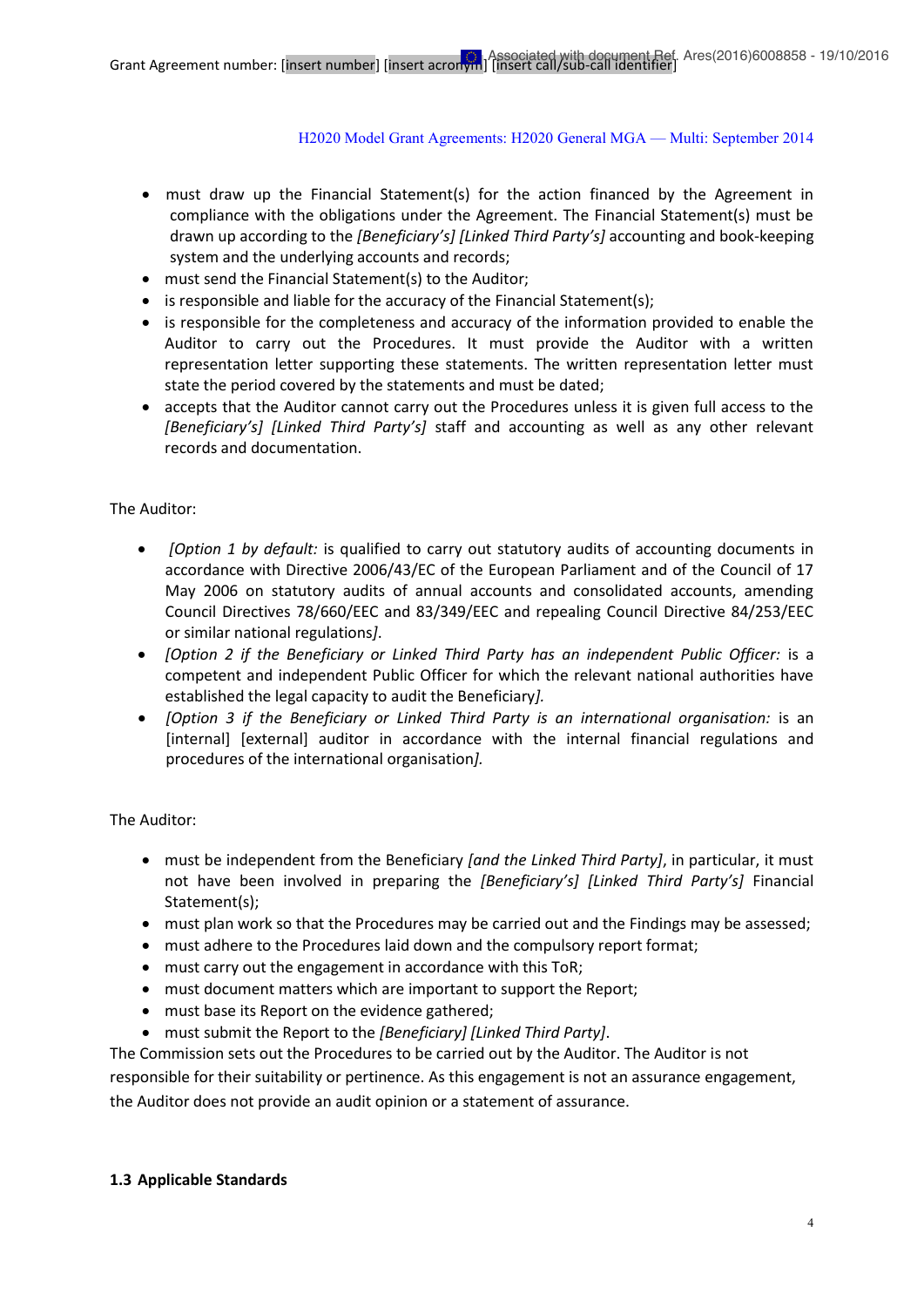The Auditor must comply with these Terms of Reference and with<sup>2</sup>:

- the International Standard on Related Services ('ISRS') 4400 *Engagements to perform Agreed-upon Procedures regarding Financial Information* as issued by the International Auditing and Assurance Standards Board (IAASB);
- the *Code of Ethics for Professional Accountants* issued by the International Ethics Standards Board for Accountants (IESBA). Although ISRS 4400 states that independence is not a requirement for engagements to carry out agreed-upon procedures, the *[Commission][Agency]* requires that the Auditor also complies with the Code's independence requirements.

The Auditor's Report must state that there is no conflict of interests in establishing this Report between the Auditor and the Beneficiary *[and the Linked Third Party]*, and must specify - if the service is invoiced - the total fee paid to the Auditor for providing the Report.

#### **1.4 Reporting**

The Report must be written in the language of the Agreement (see Article 20.7).

Under Article 22 of the Agreement, the [*Commission*] [*Agency*], the European Anti-Fraud Office and the Court of Auditors have the right to audit any work that is carried out under the action and for which costs are declared from [*the European Union*] [*Euratom*] budget. This includes work related to this engagement. The Auditor must provide access to all working papers (e.g. recalculation of hourly rates, verification of the time declared for the action) related to this assignment if the *[Commission] [Agency]*, the European Anti-Fraud Office or the European Court of Auditors requests them.

#### **1.5 Timing**

The Report must be provided by *[*dd Month yyyy*]*.

<sup>2</sup> Supreme Audit Institutions applying INTOSAI-standards may carry out the Procedures according to the corresponding International Standards of Supreme Audit Institutions and code of ethics issued by INTOSAI instead of the International Standard on Related Services ('ISRS') 4400 and the Code of Ethics for Professional Accountants issued by the IAASB and the IESBA.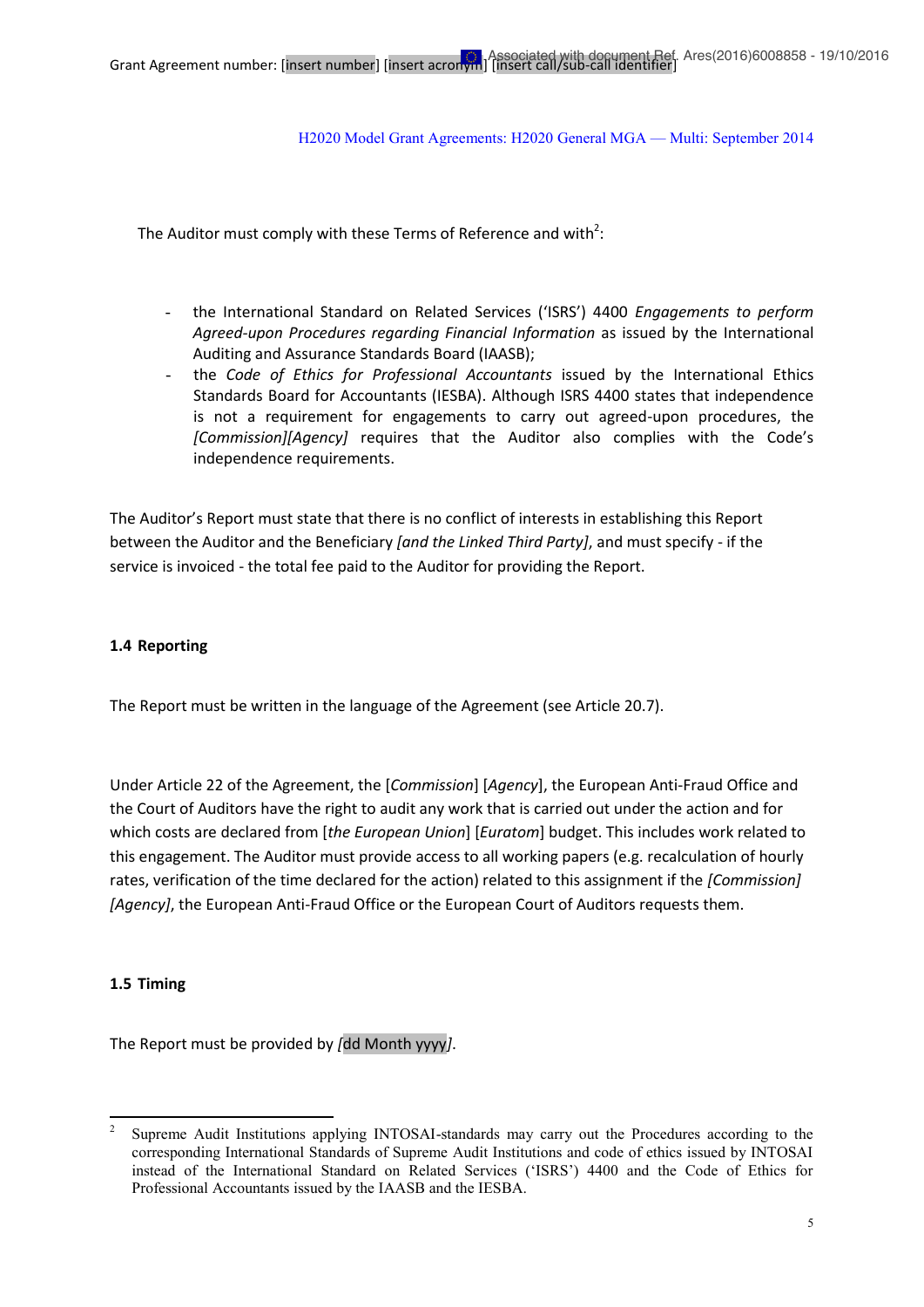#### **1.6 Other terms**

[*The [Beneficiary] [Linked Third Party] and the Auditor can use this section to agree other specific terms, such as the Auditor's fees, liability, applicable law, etc. Those specific terms must not contradict the terms specified above.*]

| [legal name of the Auditor] | [legal name of the [Beneficiary][Linked Third Party]]                                        |
|-----------------------------|----------------------------------------------------------------------------------------------|
|                             | [name & function of authorised representative][name & function of authorised representative] |
| [dd Month yyyy]             | [dd Month yyyy]                                                                              |
| Signature of the Auditor    | Signature of the [Beneficiary][Linked Third Party]                                           |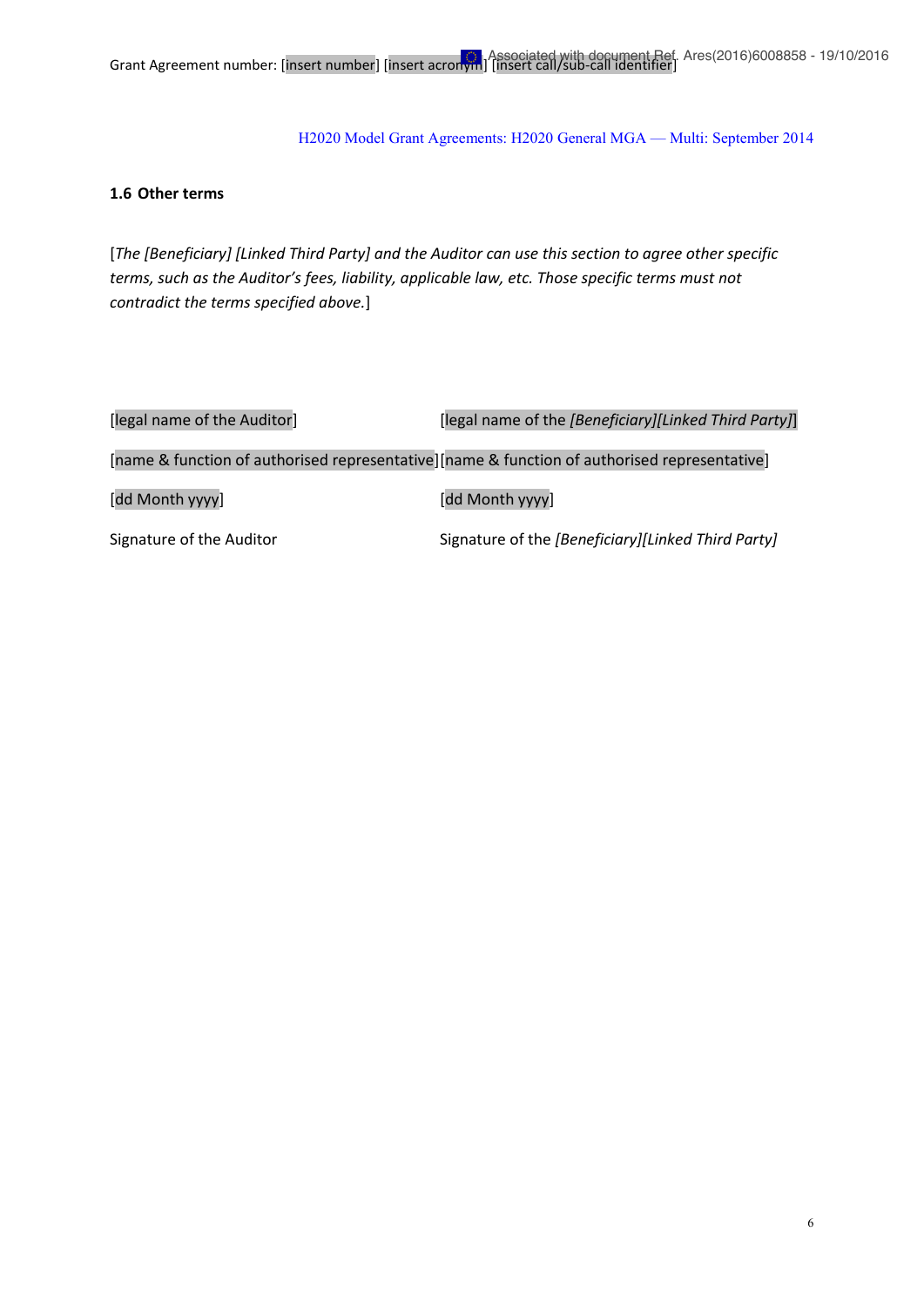# **Independent Report of Factual Findings on costs declared under Horizon 2020 Research and Innovation Framework Programme**

*(To be printed on the Auditor's letterhead)*

To

[ name of contact person(s)], [Position]

[ [*Beneficiary's*] [*Linked Third Party's*] name ]

[ Address]

[ dd Month yyyy]

Dear [Name of contact person(s)],

As agreed under the terms of reference dated [dd Month yyyy]

with *[OPTION 1: [insert name of the beneficiary] ('the Beneficiary')] [OPTION 2: [insert name of the linked third party] ('the Linked Third Party'), third party linked to the Beneficiary [insert name of the beneficiary] ('the Beneficiary')],*

we

[name of the auditor ] ('the Auditor'),

established at

[full address/city/state/province/country]*,*

represented by

[name and function of an authorised representative]*,*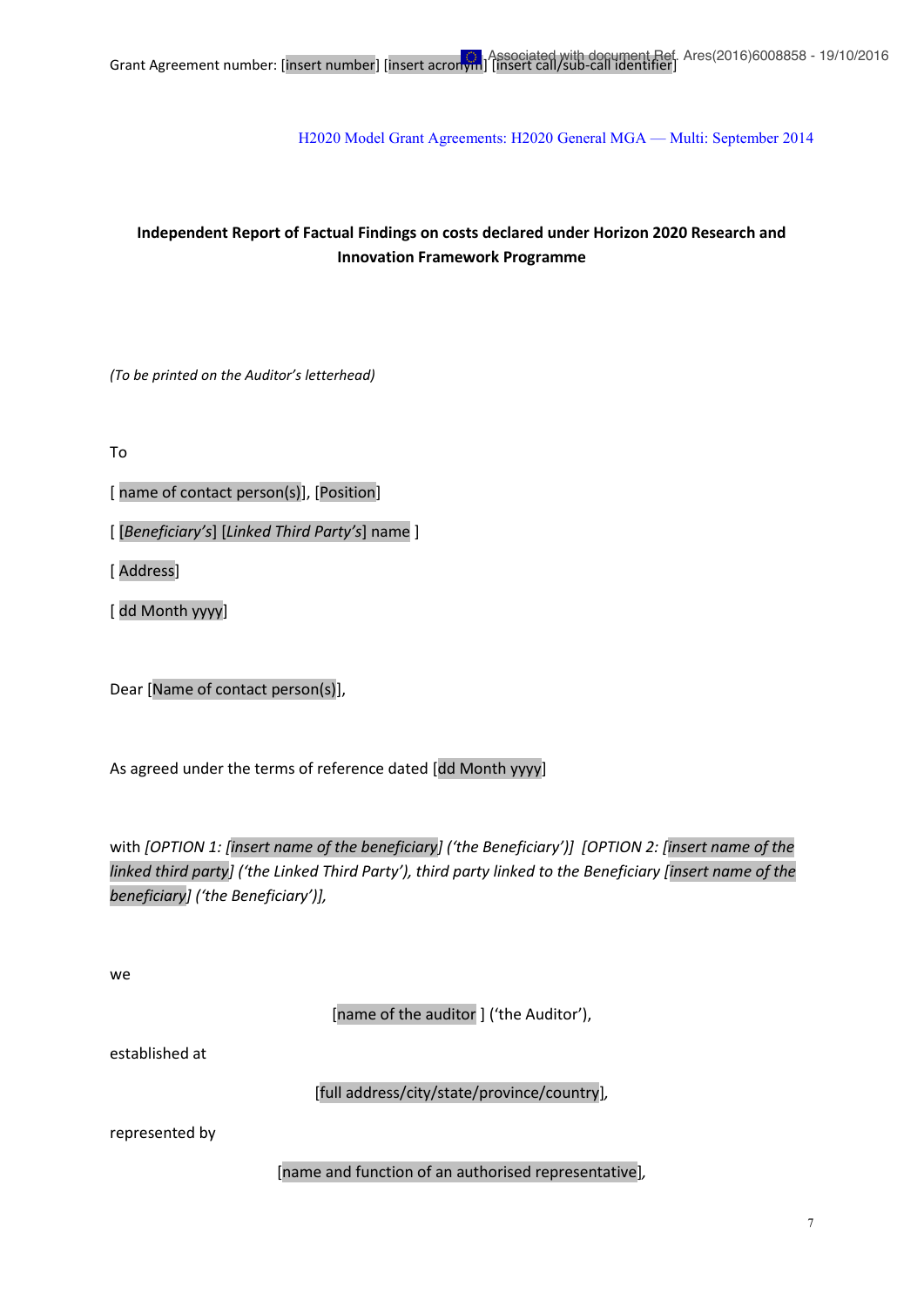have carried out the procedures agreed with you regarding the costs declared in the Financial Statement(s)<sup>3</sup> of the *[Beneficiary] [Linked Third Party]* concerning the grant agreement

[insert grant agreement reference: number, title of the action and acronym] ('the Agreement'),

with a total cost declared of

[total amount] EUR,

and a total of actual costs and 'direct personnel costs declared as unit costs calculated in accordance with the [*Beneficiary's*] [*Linked Third Party's*] usual cost accounting practices' declared of

[sum of total actual costs and total direct personnel costs declared as unit costs calculated in accordance with the *[Beneficiary's] [Linked Third Party's]* usual cost accounting practices] EUR

and **hereby provide our Independent Report of Factual Findings ('the Report')** using the compulsory report format agreed with you.

## **The Report**

Our engagement was carried out in accordance with the terms of reference ('the ToR') appended to this Report. The Report includes the agreed-upon procedures ('the Procedures') carried out and the standard factual findings ('the Findings') examined.

The Procedures were carried out solely to assist the [*Commission*] [*Agency*] in evaluating whether the [*Beneficiary's*] [*Linked Third Party's*] costs in the accompanying Financial Statement(s) were declared in accordance with the Agreement. The *[Commission] [Agency]* draws its own conclusions from the Report and any additional information it may require.

<sup>3</sup> By which the Beneficiary declares costs under the Agreement (see template 'Model Financial Statement' in Annex 4 to the Agreement).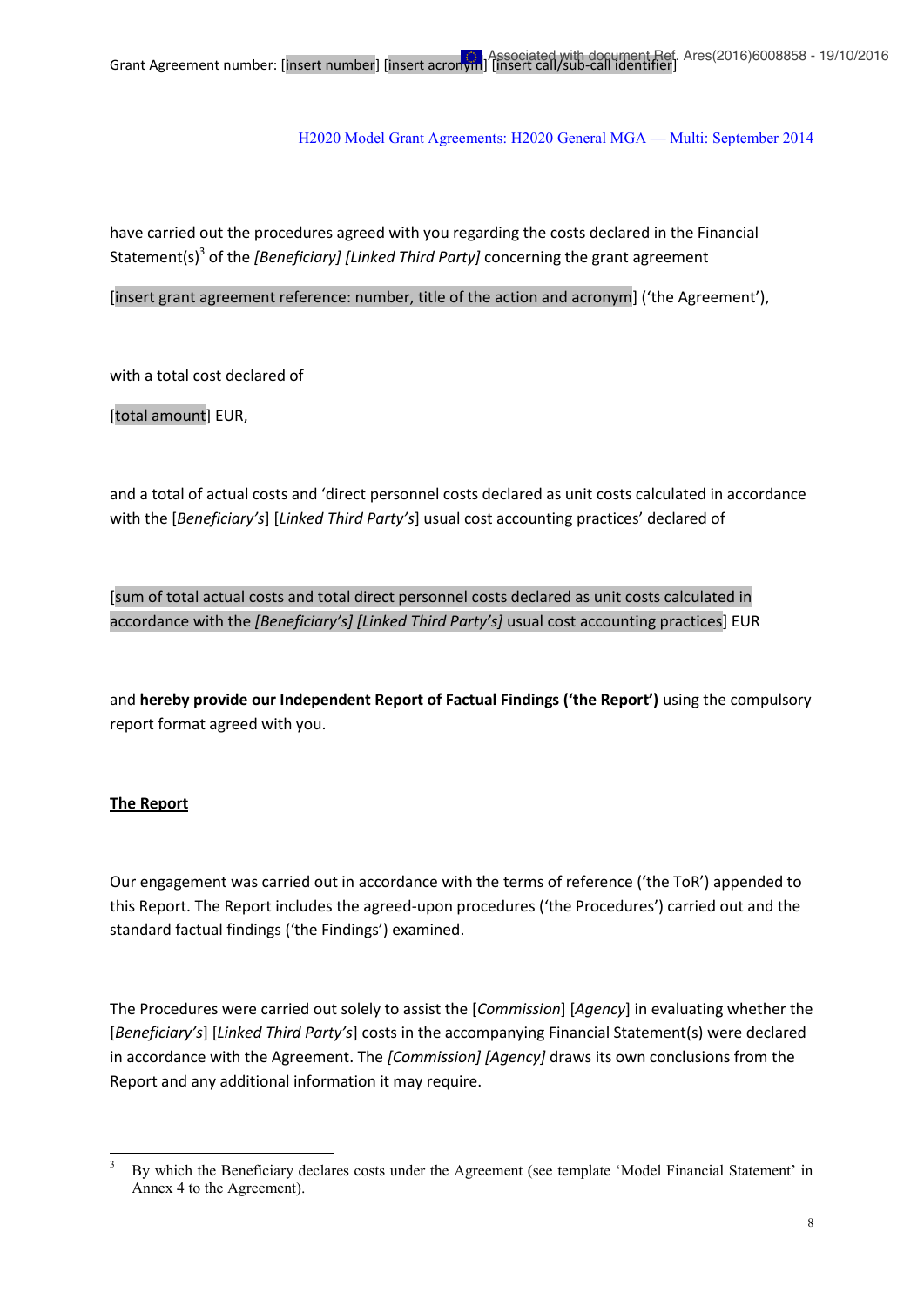The scope of the Procedures was defined by the Commission*.* Therefore, the Auditor is not responsible for their suitability or pertinence. Since the Procedures carried out constitute neither an audit nor a review made in accordance with International Standards on Auditing or International Standards on Review Engagements, the Auditor does not give a statement of assurance on the Financial Statements.

Had the Auditor carried out additional procedures or an audit of the *[Beneficiary's] [Linked Third Party's]* Financial Statements in accordance with International Standards on Auditing or International Standards on Review Engagements, other matters might have come to its attention and would have been included in the Report.

#### **Not applicable Findings**

We examined the Financial Statement(s) stated above and considered the following Findings not applicable:

#### *Explanation (to be removed from the Report):*

*If a Finding was not applicable, it must be marked as 'N.A.' ('Not applicable') in the corresponding row on the right-hand column of the table and means that the Finding did not have to be corroborated by the Auditor and the related Procedure(s) did not have to be carried out.* 

*The reasons of the non-application of a certain Finding must be obvious i.e.* 

- *i) if no cost was declared under a certain category then the related Finding(s) and Procedure(s) are not applicable;*
- *ii) if the condition set to apply certain Procedure(s) are not met the related Finding(s) and those Procedure(s) are not applicable. For instance, for 'beneficiaries with accounts established in a currency other than euro' the Procedure and Finding related to 'beneficiaries with accounts established in euro' are not applicable. Similarly, if no additional remuneration is paid, the related Finding(s) and Procedure(s) for additional remuneration are not applicable.*

**List here all Findings considered not applicable for the present engagement and explain the reasons of the non-applicability.** 

**….**

### **Exceptions**

Apart from the exceptions listed below, the *[Beneficiary] [Linked Third Party]* provided the Auditor all the documentation and accounting information needed by the Auditor to carry out the requested Procedures and evaluate the Findings.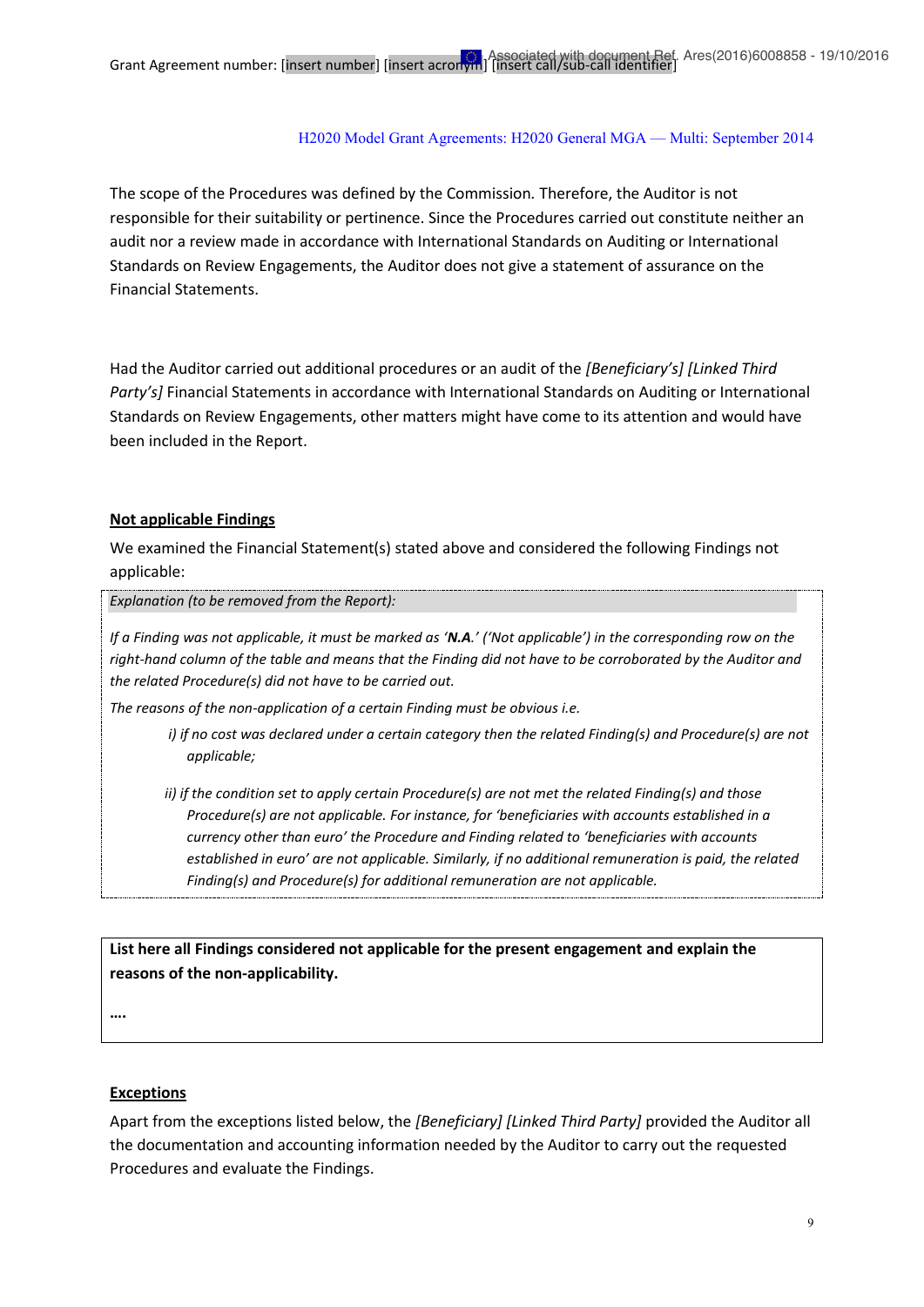*Explanation (to be removed from the Report):*

- *If the Auditor was not able to successfully complete a procedure requested, it must be marked as 'E' ('Exception') in the corresponding row on the right-hand column of the table. The reason such as the inability to reconcile key information or the unavailability of data that prevents the Auditor from carrying out the Procedure must be indicated below.*
- *If the Auditor cannot corroborate a standard finding after having carried out the corresponding procedure, it must also be marked as 'E' ('Exception') and, where possible, the reasons why the Finding was not fulfilled and its possible impact must be explained here below.*

**List here any exceptions and add any information on the cause and possible consequences of each exception, if known. If the exception is quantifiable, include the corresponding amount.**

**….** 

*Example (to be removed from the Report):*

- *1. The Beneficiary was unable to substantiate the Finding number 1 on … because ….*
- *2. Finding number 30 was not fulfilled because the methodology used by the Beneficiary to calculate unit costs was different from the one approved by the Commission. The differences were as follows: …*
- *3. After carrying out the agreed procedures to confirm the Finding number 31, the Auditor found a difference of EUR. The difference can be explained by ...*

### **Further Remarks**

In addition to reporting on the results of the specific procedures carried out, the Auditor would like to make the following general remarks:

*Example (to be removed from the Report):*

- *1. Regarding Finding number 8 the conditions for additional remuneration were considered as fulfilled because …*
- 2. *In order to be able to confirm the Finding number 15 we carried out the following additional procedures: ….*

### **Use of this Report**

This Report may be used only for the purpose described in the above objective. It was prepared solely for the confidential use of the *[Beneficiary] [Linked Third Party]* and the [*Commission*] [*Agency*], and only to be submitted to the [*Commission*] [*Agency*] in connection with the requirements set out in Article 20.4 of the Agreement. The Report may not be used by the *[Beneficiary] [Linked Third Party]* or by the [*Commission*] [*Agency*] for any other purpose, nor may it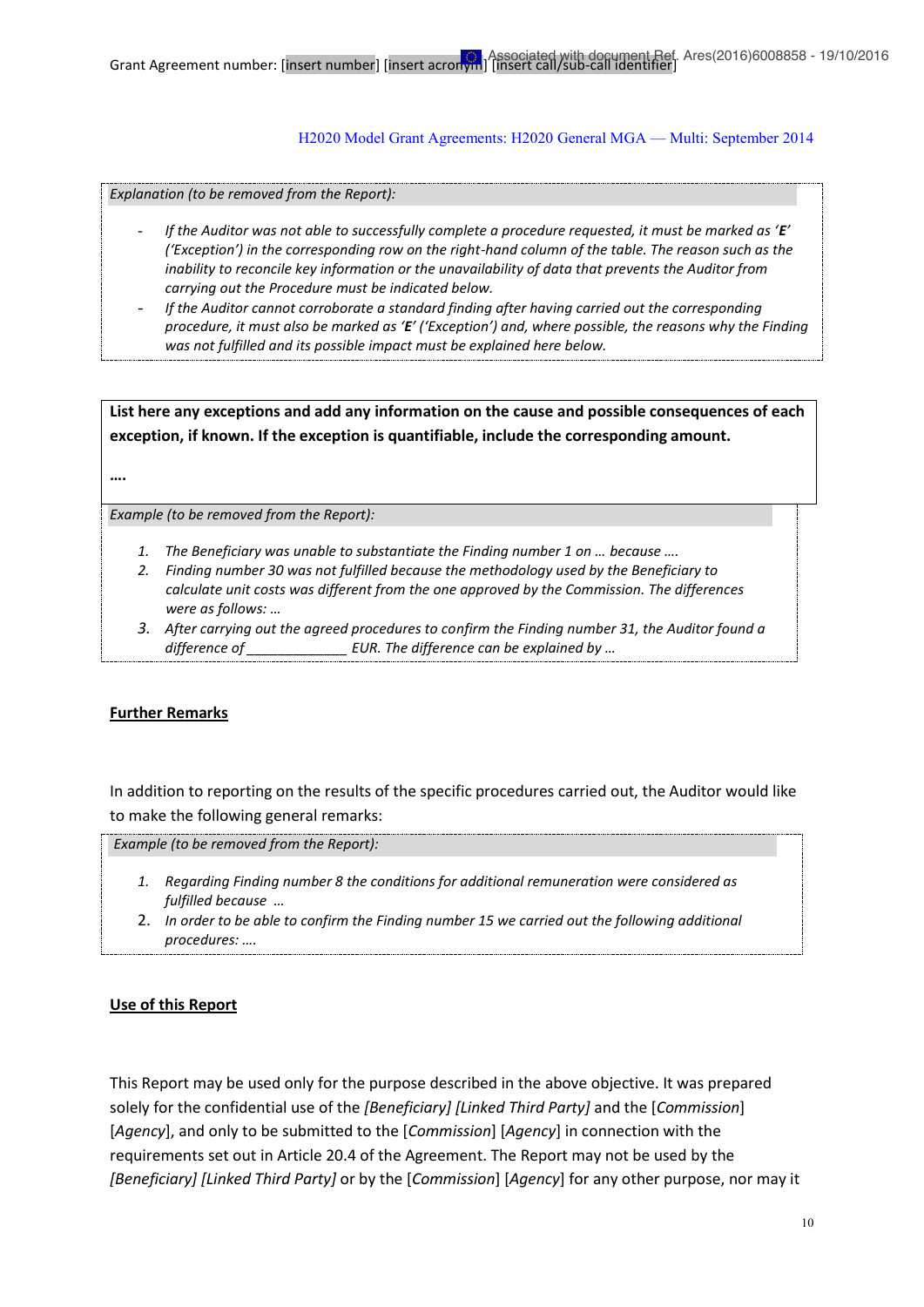be distributed to any other parties. The [*Commission*] [*Agency*] may only disclose the Report to authorised parties, in particular to the European Anti-Fraud Office (OLAF) and the European Court of Auditors.

This Report relates only to the Financial Statement(s) submitted to the *[Commission] [Agency]* by the *[Beneficiary] [Linked Third Party]* for the Agreement. Therefore, it does not extend to any other of the [*Beneficiary's*] [*Linked Third Party's*] Financial Statement(s).

There was no conflict of interest<sup>4</sup> between the Auditor and the Beneficiary *[and Linked Third Party]* in establishing this Report. The total fee paid to the Auditor for providing the Report was EUR (including EUR\_\_\_\_\_\_ of deductible VAT).

We look forward to discussing our Report with you and would be pleased to provide any further information or assistance.

[legal name of the Auditor]

[name and function of an authorised representative]

[dd Month yyyy]

 $\frac{1}{4}$ 

Signature of the Auditor

A conflict of interest arises when the Auditor's objectivity to establish the certificate is compromised in fact or in appearance when the Auditor for instance:

<sup>-</sup> was involved in the preparation of the Financial Statements;

<sup>-</sup> stands to benefit directly should the certificate be accepted;

<sup>-</sup> has a close relationship with any person representing the beneficiary;

<sup>-</sup> is a director, trustee or partner of the beneficiary; or

<sup>-</sup> is in any other situation that compromises his or her independence or ability to establish the certificate impartially.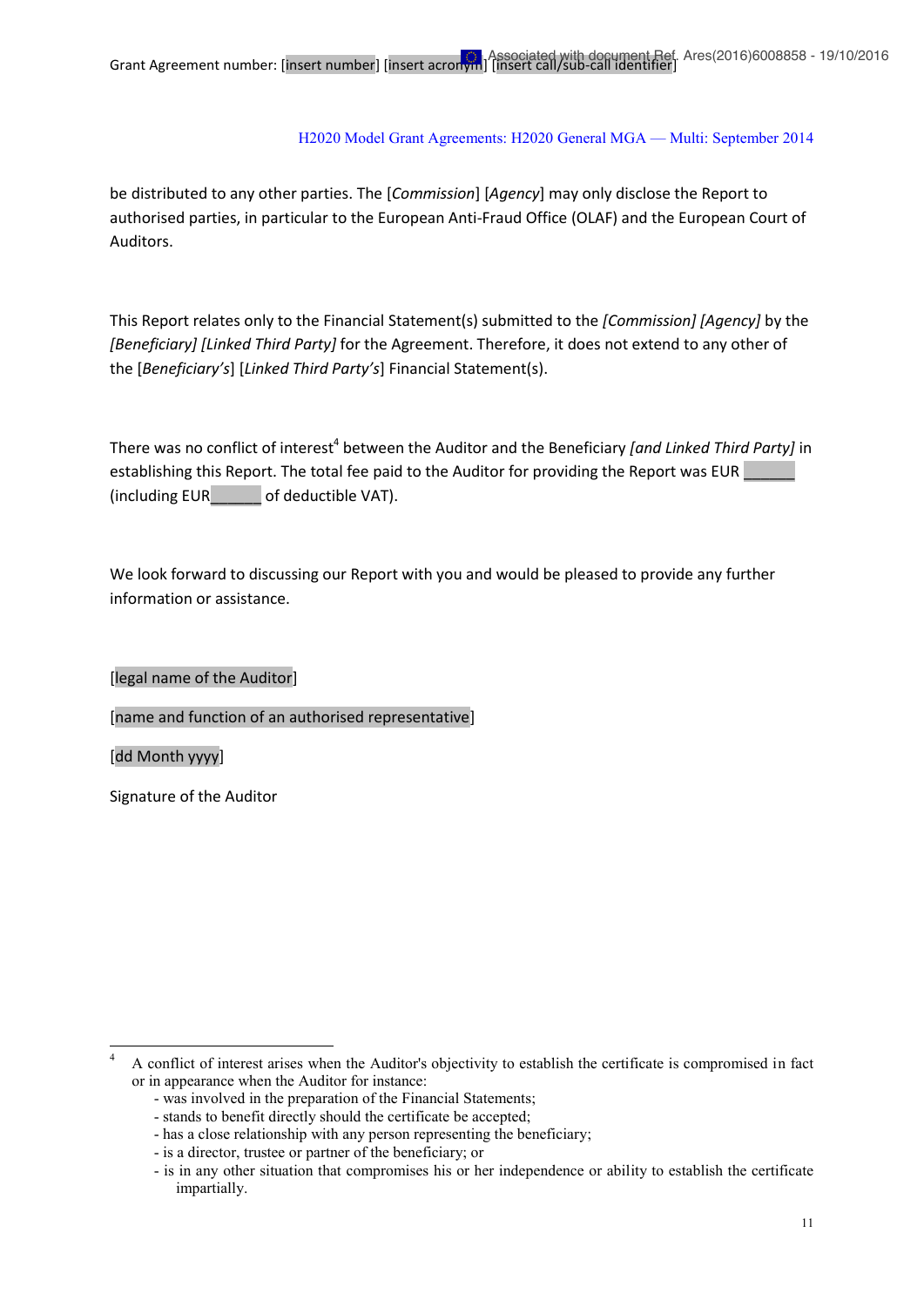#### H2020 Model Grant Agreements: General MGA — Multi: June 2014

**Agreed-upon procedures to be performed and standard factual findings to be confirmed by the Auditor**

The European Commission reserves the right to i) provide the auditor with additional guidance regarding the procedures to be followed or the facts to be ascertained and the way in which to present them (this may include sample coverage and findings) or to ii) change the procedures, by notifying the Beneficiary in writing. The procedures carried out by the auditor to confirm the standard factual finding are listed in the table below.

If this certificate relates to a Linked Third Party, any reference here below to 'the Beneficiary' is to be considered as a reference to 'the Linked Third Party'.

The 'result' column has three different options: 'C', 'E' and 'N.A.':

- $\triangleright$  'C' stands for 'confirmed' and means that the auditor can confirm the 'standard factual finding' and, therefore, there is no exception to be reported.
- $\triangleright$  'E' stands for 'exception' and means that the Auditor carried out the procedures but cannot confirm the 'standard factual finding', or that the Auditor was not able to carry out a specific procedure (e.g. because it was impossible to reconcile key information or data were unavailable),
- $\triangleright$  'N.A.' stands for 'not applicable' and means that the Finding did not have to be examined by the Auditor and the related Procedure(s) did not have to be carried out. The reasons of the non-application of a certain Finding must be obvious i.e. i) if no cost was declared under a certain category then the related Finding(s) and Procedure(s) are not applicable; ii) if the condition set to apply certain Procedure(s) are not met then the related Finding(s) and Procedure(s) are not applicable. For instance, for 'beneficiaries with accounts established in a currency other than the euro' the Procedure related to 'beneficiaries with accounts established in euro' is not applicable. Similarly, if no additional remuneration is paid, the related Finding(s) and Procedure(s) for additional remuneration are not applicable.

| <b>Ref</b> | <b>Procedures</b>                                                                                                         | <b>Standard factual finding</b> | <b>Result</b><br>(C / E / N.A.) |
|------------|---------------------------------------------------------------------------------------------------------------------------|---------------------------------|---------------------------------|
|            | ACTUAL PERSONNEL COSTS AND UNIT COSTS CALCULATED BY THE BENEFICIARY IN ACCORDANCE WITH ITS USUAL COST ACCOUNTING PRACTICE |                                 |                                 |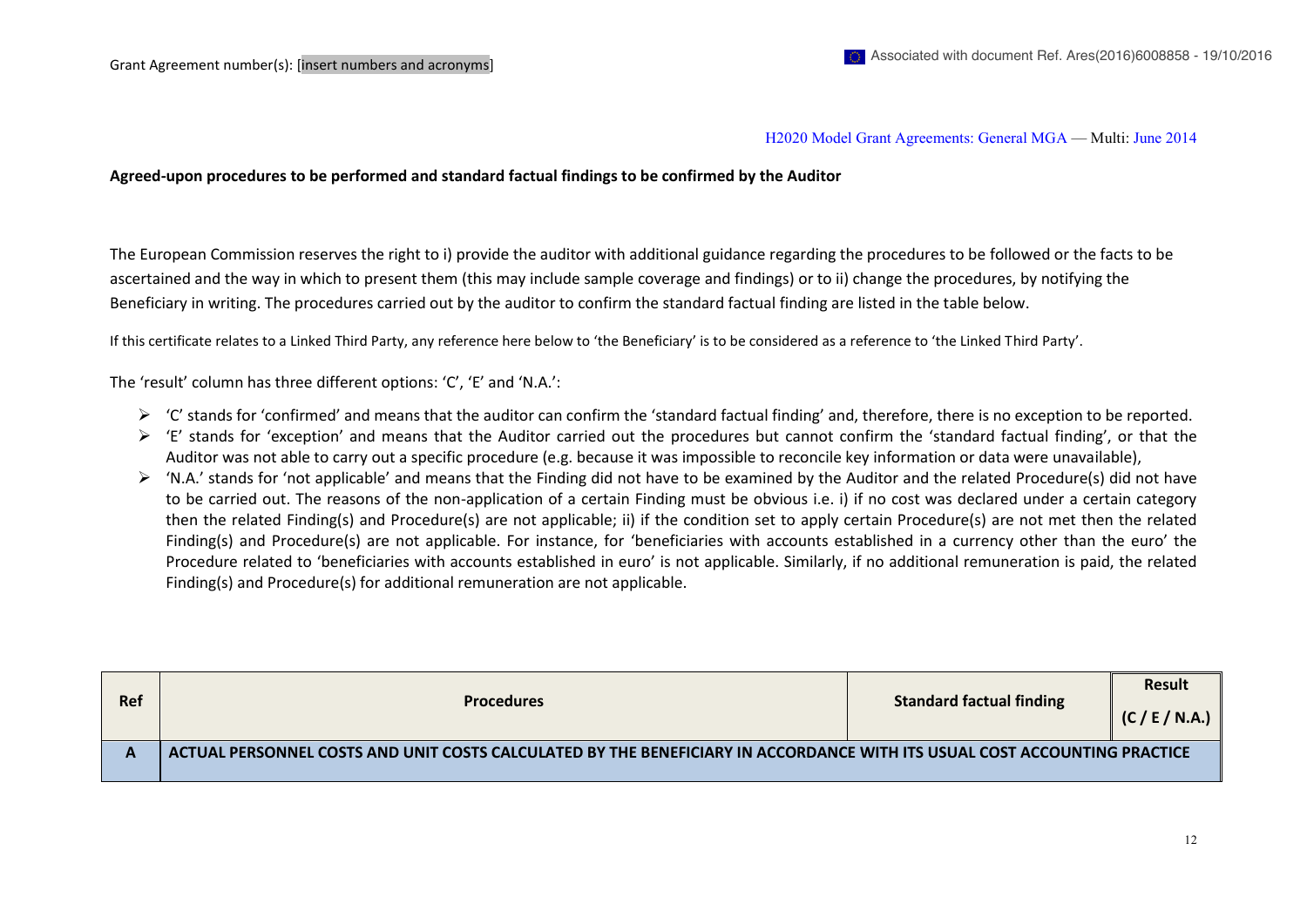| Ref | <b>Procedures</b>                                                                                                                                                                                                                                                                                                                                                                                                                                                                                                                                                                                                                        | <b>Standard factual finding</b>                                                                                                                                                                                                                                                                                       | Result         |
|-----|------------------------------------------------------------------------------------------------------------------------------------------------------------------------------------------------------------------------------------------------------------------------------------------------------------------------------------------------------------------------------------------------------------------------------------------------------------------------------------------------------------------------------------------------------------------------------------------------------------------------------------------|-----------------------------------------------------------------------------------------------------------------------------------------------------------------------------------------------------------------------------------------------------------------------------------------------------------------------|----------------|
|     |                                                                                                                                                                                                                                                                                                                                                                                                                                                                                                                                                                                                                                          |                                                                                                                                                                                                                                                                                                                       | (C / E / N.A.) |
|     | The Auditor draws a sample of persons whose costs were declared in the Financial Statement(s)<br>to carry out the procedures indicated in the consecutive points of this section A.<br>(The sample should be selected randomly so that it is representative. Full coverage is required if<br>there are fewer than 10 people (including employees, natural persons working under a direct<br>contract and personnel seconded by a third party), otherwise the sample should have a minimum<br>of 10 people, or 10% of the total, whichever number is the highest)<br>The Auditor sampled ______ people out of the total of ______ people. |                                                                                                                                                                                                                                                                                                                       |                |
| A.1 | <b>PERSONNEL COSTS</b><br>For the persons included in the sample and working under an employment contract or<br>equivalent act (general procedures for individual actual personnel costs and personnel costs<br>declared as unit costs)<br>To confirm standard factual findings 1-5 listed in the next column, the Auditor reviewed<br>following information/documents provided by the Beneficiary:<br>a list of the persons included in the sample indicating the period(s) during which they<br>$\circ$<br>worked for the action, their position (classification or category) and type of contract;                                    | 1) The employees were i) directly<br>Beneficiary in<br>hired by the<br>accordance with its national<br>ii)<br>legislation,<br>under<br>the<br>Beneficiary's<br>technical<br>sole<br>supervision and responsibility<br>iii)<br>and<br>remunerated<br>in<br>with<br>accordance<br>the<br>Beneficiary's usual practices. |                |
|     | the payslips of the employees included in the sample;<br>$\circ$<br>reconciliation of the personnel costs declared in the Financial Statement(s) with the<br>$\circ$<br>accounting system (project accounting and general ledger) and payroll system;<br>information concerning the employment status and employment conditions of<br>$\circ$<br>personnel included in the sample, in particular their employment contracts or                                                                                                                                                                                                           | 2) Personnel costs were recorded<br>Beneficiary's<br>the<br>in<br>accounts/payroll system.<br>3) Costs<br>adequately<br>were                                                                                                                                                                                          |                |
|     | equivalent;                                                                                                                                                                                                                                                                                                                                                                                                                                                                                                                                                                                                                              | supported and reconciled with<br>the<br>payroll<br>accounts<br>and                                                                                                                                                                                                                                                    |                |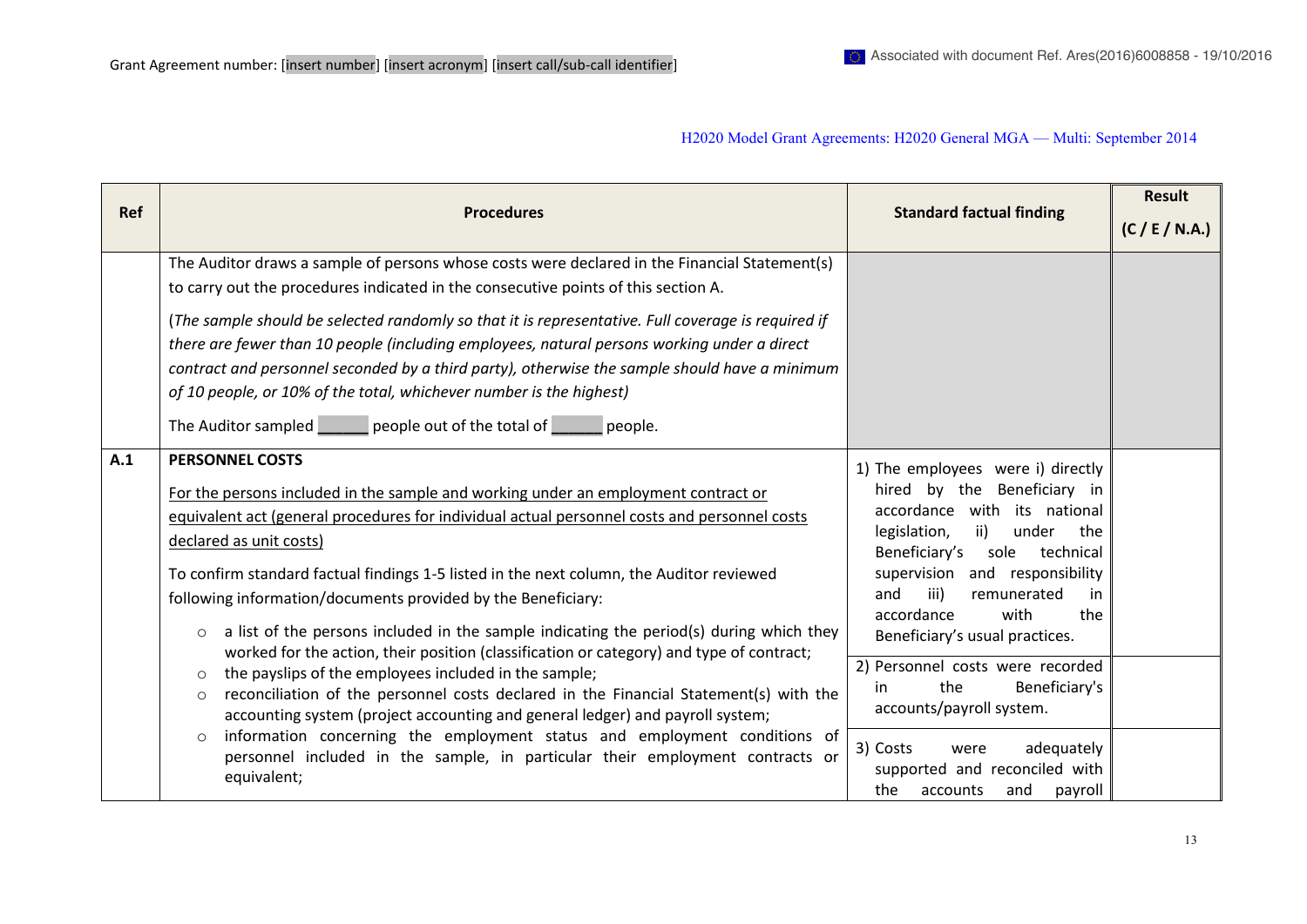| <b>Ref</b> | <b>Procedures</b>                                                                                                                                                                                                                                                                                                                                                                                                                                                                                                                              | <b>Standard factual finding</b>                                                                                                                                                                                                            | Result<br>(C / E / N.A.) |
|------------|------------------------------------------------------------------------------------------------------------------------------------------------------------------------------------------------------------------------------------------------------------------------------------------------------------------------------------------------------------------------------------------------------------------------------------------------------------------------------------------------------------------------------------------------|--------------------------------------------------------------------------------------------------------------------------------------------------------------------------------------------------------------------------------------------|--------------------------|
|            | the Beneficiary's usual policy regarding payroll matters (e.g. salary policy, overtime<br>$\circ$<br>policy, variable pay);<br>applicable national law on taxes, labour and social security and<br>$\circ$<br>any other document that supports the personnel costs declared.<br>$\circ$<br>The Auditor also verified the eligibility of all components of the retribution (see Article 6 GA)<br>and recalculated the personnel costs for employees included in the sample.                                                                     | records.<br>4) Personnel costs did not contain<br>any ineligible elements.<br>5) There were no discrepancies<br>between the personnel costs<br>charged to the action and the<br>recalculated<br>costs<br>by<br>the<br>Auditor.             |                          |
|            | Further procedures if 'additional remuneration' is paid<br>To confirm standard factual findings 6-9 listed in the next column, the Auditor:<br>reviewed relevant documents provided by the Beneficiary (legal form, legal/statutory<br>$\circ$                                                                                                                                                                                                                                                                                                 | Beneficiary<br>$6)$ The<br>paying<br>"additional remuneration" was a<br>non-profit legal entity.                                                                                                                                           |                          |
|            | obligations, the Beneficiary's usual policy on additional remuneration, criteria used for<br>its calculation);<br>recalculated the amount of additional remuneration eligible for the action based on the<br>$\circ$<br>supporting documents received (full-time or part-time work, exclusive or non-exclusive<br>dedication to the action, etc.) to arrive at the applicable FTE/year and pro-rata rate (see<br>data collected in the course of carrying out the procedures under A.2 'Productive hours'<br>and A.4 'Time recording system'). | 7) The<br>additional<br>amount<br>of<br>remuneration<br>paid<br>the<br>corresponded<br>to<br>Beneficiary's<br>usual<br>remuneration practices and was<br>consistently paid whenever the<br>same kind of work or expertise<br>was required. |                          |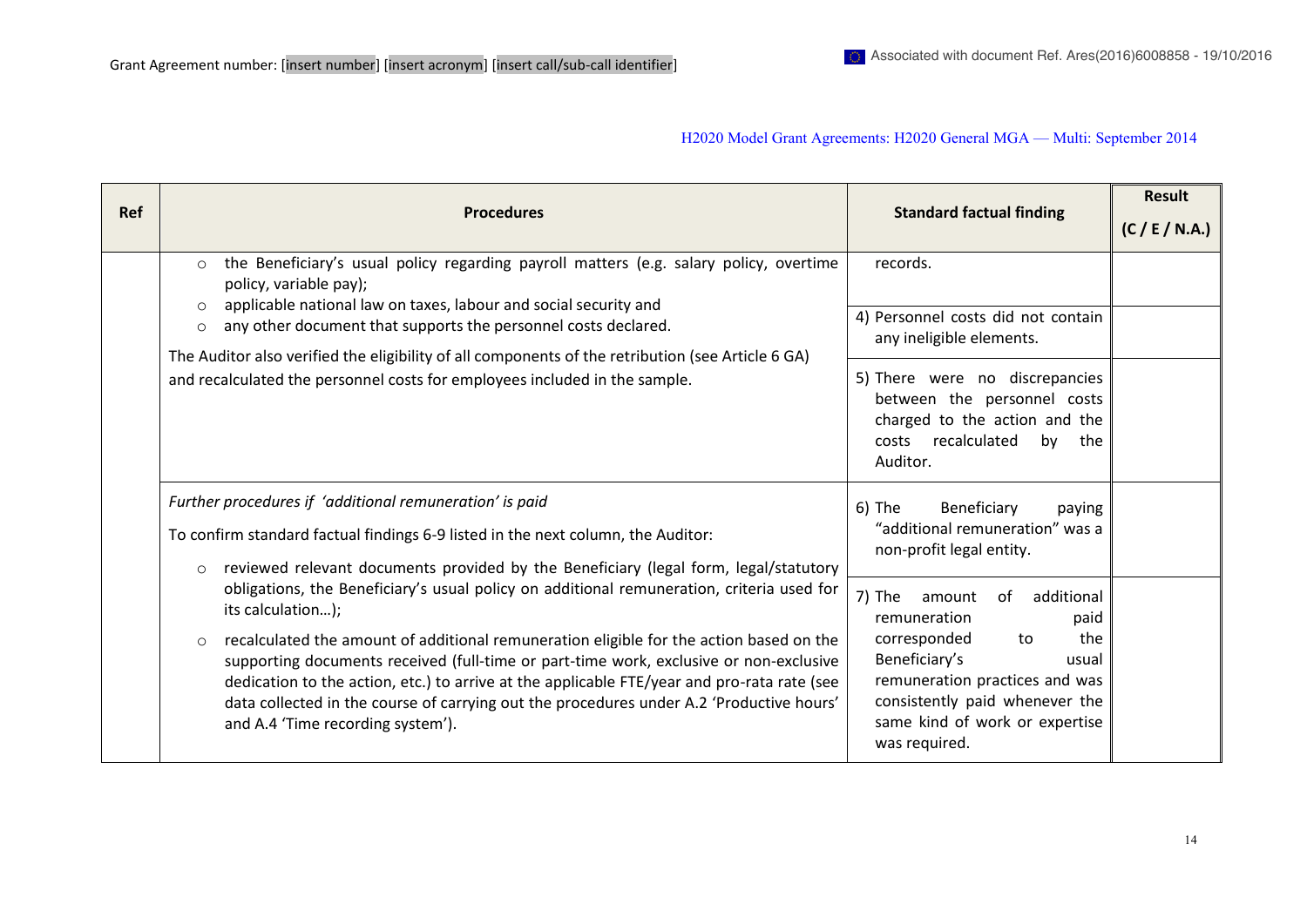| <b>Ref</b> | <b>Procedures</b>                                                                                                                                                                                                                                                                                                                                                                                                                         | <b>Standard factual finding</b>                                                                                                                                                                                                                                                                                           | <b>Result</b><br>(C / E / N.A.) |
|------------|-------------------------------------------------------------------------------------------------------------------------------------------------------------------------------------------------------------------------------------------------------------------------------------------------------------------------------------------------------------------------------------------------------------------------------------------|---------------------------------------------------------------------------------------------------------------------------------------------------------------------------------------------------------------------------------------------------------------------------------------------------------------------------|---------------------------------|
|            | IF ANY PART OF THE REMUNERATION PAID TO THE EMPLOYEE IS NOT MANDATORY ACCORDING TO THE NATIONAL<br>LAW OR THE EMPLOYMENT CONTRACT ("ADDITIONAL REMUNERATION") AND IS ELIGIBLE UNDER THE PROVISIONS<br>OF ARTICLE 6.2.A.1, THIS CAN BE CHARGED AS ELIGIBLE COST TO THE ACTION UP TO THE FOLLOWING AMOUNT:                                                                                                                                  | 8) The criteria used to calculate the<br>additional remuneration were<br>objective and generally applied<br>by the Beneficiary regardless of<br>the source of funding used.                                                                                                                                               |                                 |
|            | (A)<br>IF THE PERSON WORKS FULL TIME AND EXCLUSIVELY ON THE ACTION DURING THE FULL YEAR: UP TO EUR<br>8 000/YEAR;<br>(B)<br>IF THE PERSON WORKS EXCLUSIVELY ON THE ACTION BUT NOT FULL-TIME OR NOT FOR THE FULL YEAR: UP<br>TO THE CORRESPONDING PRO-RATA AMOUNT OF EUR 8 000, OR<br>$\left( c \right)$<br>IF THE PERSON DOES NOT WORK EXCLUSIVELY ON THE ACTION: UP TO A PRO-RATA AMOUNT CALCULATED<br>IN ACCORDANCE TO ARTICLE 6.2.A.1. | 9) The<br>additional<br>amount of<br>remuneration included in the<br>personnel costs charged to the<br>action was capped at EUR 8,000<br>per FTE/year (up to the<br>equivalent pro-rata amount if<br>the person did not work on the<br>action full-time during the year<br>or did not work exclusively on<br>the action). |                                 |
|            | Additional procedures in case "unit costs calculated by the Beneficiary in accordance with its<br>usual cost accounting practices" is applied:<br>Apart from carrying out the procedures indicated above to confirm standard factual findings 1-5<br>and, if applicable, also 6-9, the Auditor carried out following procedures to confirm standard<br>factual findings 10-13 listed in the next column:                                  | 10) The personnel costs included<br>in the Financial Statement<br>were calculated in accordance<br>with the Beneficiary's usual<br>cost accounting practice. This<br>methodology was consistently<br>used in all H2020 actions.                                                                                           |                                 |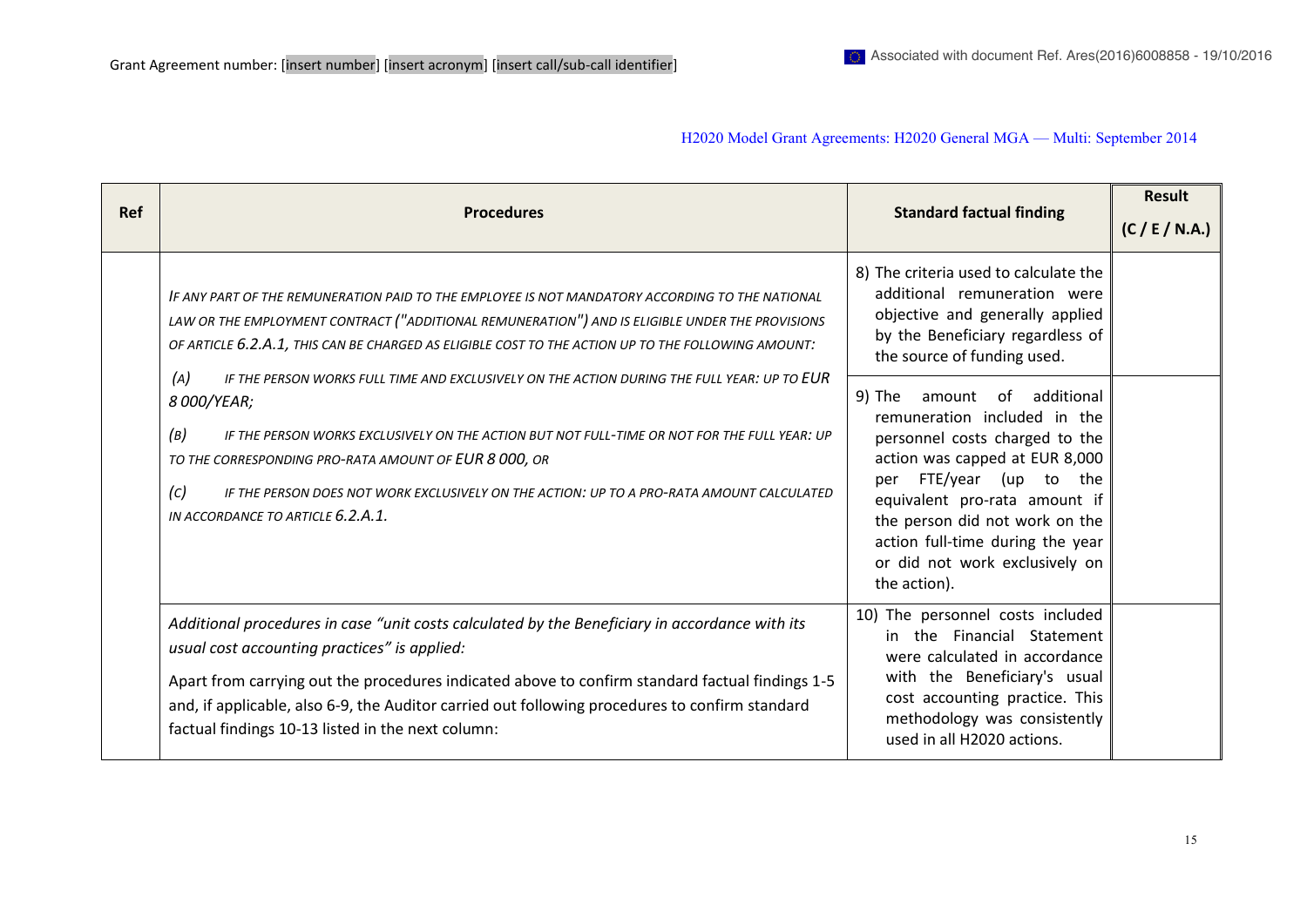| <b>Ref</b> |         | <b>Procedures</b>                                                                                                                                                                                                                                             | <b>Standard factual finding</b>                                                                                              | <b>Result</b><br>(C / E / N.A.) |
|------------|---------|---------------------------------------------------------------------------------------------------------------------------------------------------------------------------------------------------------------------------------------------------------------|------------------------------------------------------------------------------------------------------------------------------|---------------------------------|
|            | $\circ$ | obtained a description of the Beneficiary's usual cost accounting practice to calculate<br>unit costs;.                                                                                                                                                       | 11) The employees were charged<br>under the correct category.                                                                |                                 |
|            | $\circ$ | reviewed whether the Beneficiary's usual cost accounting practice was applied for the<br>Financial Statements subject of the present CFS;                                                                                                                     | 12) Total personnel costs used in<br>calculating the unit costs were                                                         |                                 |
|            | $\circ$ | verified the employees included in the sample were charged under the correct category<br>(in accordance with the criteria used by the Beneficiary to establish personnel<br>categories) by reviewing the contract/HR-record or analytical accounting records; | consistent with the expenses<br>recorded in the statutory<br>accounts.                                                       |                                 |
|            | $\circ$ | verified that there is no difference between the total amount of personnel costs used in<br>calculating the cost per unit and the total amount of personnel costs recorded in the<br>statutory accounts;                                                      | 13) Any estimated or budgeted<br>element<br>used<br>by<br>the<br>Beneficiary in its unit-cost                                |                                 |
|            | $\circ$ | verified whether actual personnel costs were adjusted on the basis of budgeted or<br>estimated elements and, if so, verified whether those elements used are actually<br>relevant for the calculation, objective and supported by documents.                  | calculation were relevant for<br>calculating personnel costs and<br>corresponded to objective and<br>verifiable information. |                                 |
|            |         | For natural persons included in the sample and working with the Beneficiary under a direct<br>contract other than an employment contract, such as consultants (no subcontractors).                                                                            | 14) The natural persons reported<br>to the Beneficiary (worked<br>Beneficiary's<br>the<br>under                              |                                 |
|            |         | To confirm standard factual findings 14-18 listed in the next column the Auditor reviewed                                                                                                                                                                     | instructions).                                                                                                               |                                 |
|            | $\circ$ | following information/documents provided by the Beneficiary:<br>the contracts, especially the cost, contract duration, work description, place of work,                                                                                                       | worked<br>the<br>15) They<br>on<br>Beneficiary's premises (unless<br>otherwise agreed with the                               |                                 |
|            |         | ownership of the results and reporting obligations to the Beneficiary;                                                                                                                                                                                        | Beneficiary).                                                                                                                |                                 |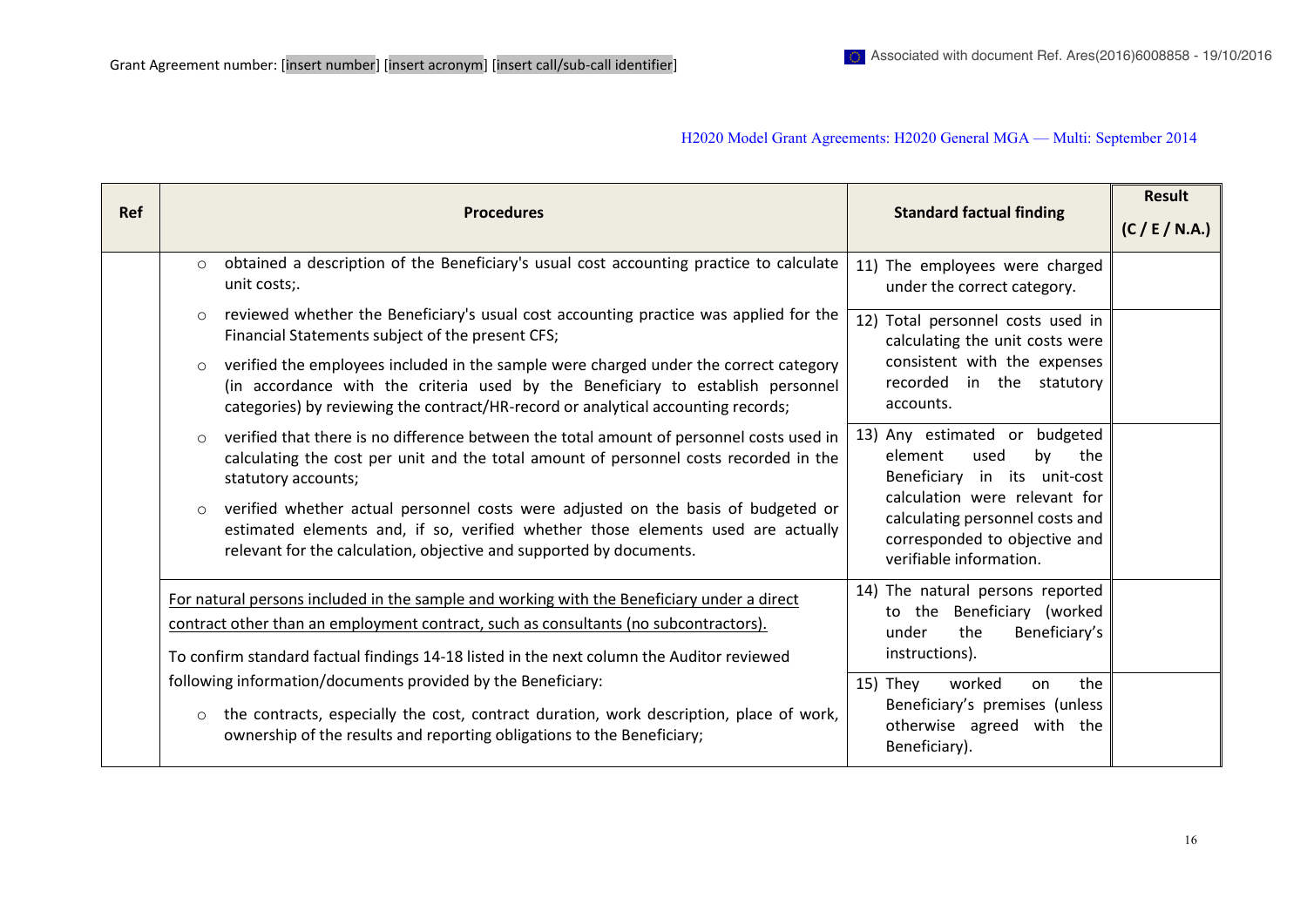| <b>Ref</b> | <b>Procedures</b>                                                                                                                                                                                                                                                                                                                                                                                                                   | <b>Standard factual finding</b>                                                                                                                                                          | <b>Result</b><br>(C / E / N.A.) |
|------------|-------------------------------------------------------------------------------------------------------------------------------------------------------------------------------------------------------------------------------------------------------------------------------------------------------------------------------------------------------------------------------------------------------------------------------------|------------------------------------------------------------------------------------------------------------------------------------------------------------------------------------------|---------------------------------|
|            | the employment conditions of staff in the same category to compare costs and;<br>$\circ$<br>any other document that supports the costs declared and its registration (e.g. invoices,<br>$\circ$                                                                                                                                                                                                                                     | 16) The results of work carried out<br>belong to the Beneficiary.                                                                                                                        |                                 |
|            | accounting records, etc.).                                                                                                                                                                                                                                                                                                                                                                                                          | 17) Their<br>costs<br>were<br>not<br>significantly different<br>from<br>those for staff who performed<br>tasks<br>under<br>similar<br>an<br>employment contract with the<br>Beneficiary. |                                 |
|            |                                                                                                                                                                                                                                                                                                                                                                                                                                     | 18) The costs were supported by<br>audit evidence and registered<br>in the accounts.                                                                                                     |                                 |
|            | For personnel seconded by a third party and included in the sample (not subcontractors)<br>To confirm standard factual findings 19-22 listed in the next column, the Auditor reviewed<br>following information/documents provided by the Beneficiary:<br>their secondment contract(s) notably regarding costs, duration, work description, place<br>$\circ$                                                                         | 19) Seconded personnel reported<br>to the Beneficiary and worked<br>on the Beneficiary's premises<br>(unless otherwise agreed with<br>the Beneficiary).                                  |                                 |
|            | of work and ownership of the results;<br>if there is reimbursement by the Beneficiary to the third party for the resource made<br>$\circ$                                                                                                                                                                                                                                                                                           | 20) The results of work carried out<br>belong to the Beneficiary.                                                                                                                        |                                 |
|            | available_(in-kind contribution against payment): any documentation that supports the<br>costs declared (e.g. contract, invoice, bank payment, and proof of registration in its<br>accounting/payroll, etc.) and reconciliation of the Financial Statement(s) with the<br>accounting system (project accounting and general ledger) as well as any proof that the<br>amount invoiced by the third party did not include any profit; | If personnel is seconded against<br>payment:<br>declared<br>21) The<br>costs<br>were<br>supported with documentation<br>recorded<br>the<br>and<br>in                                     |                                 |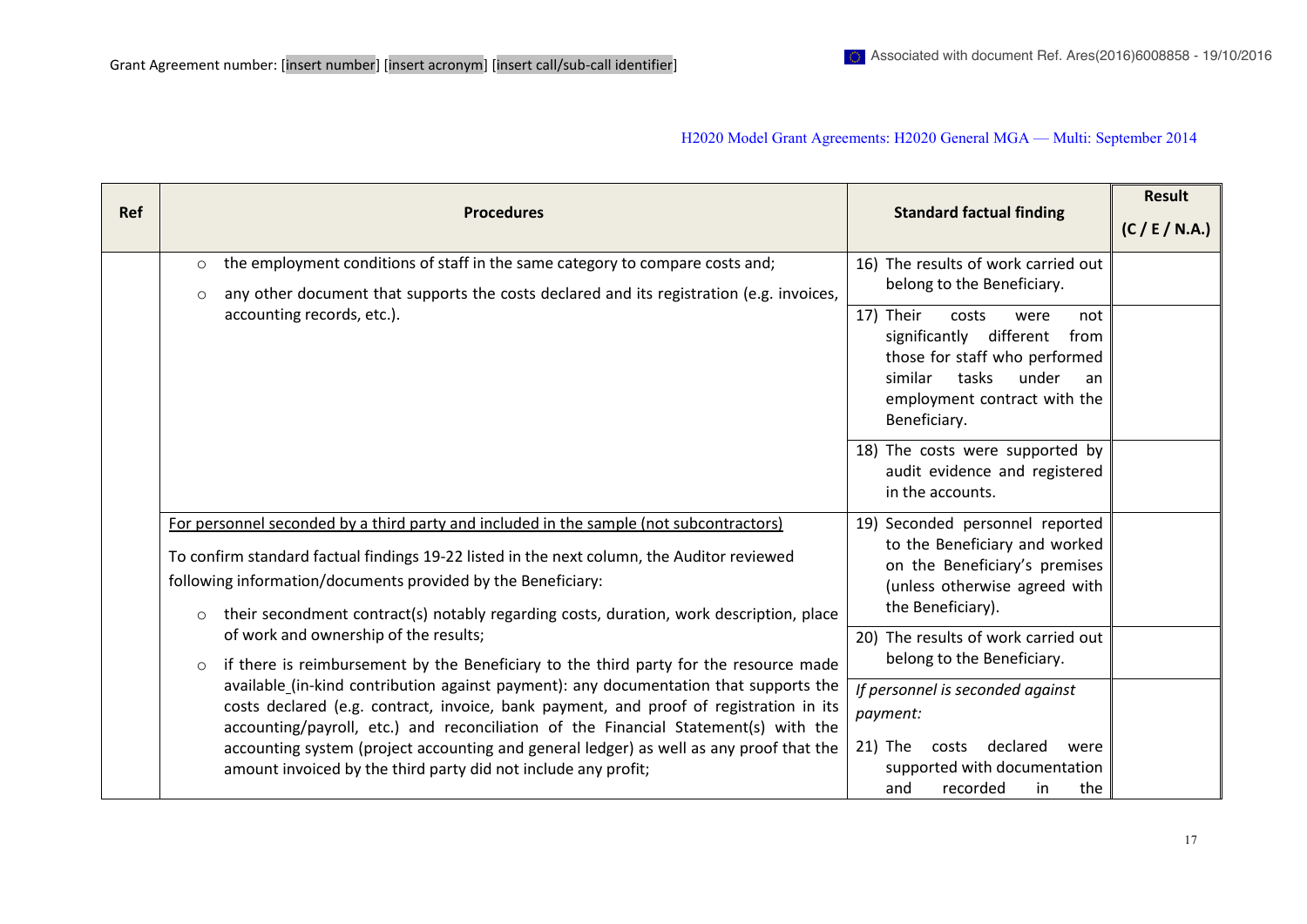|            |                                                                                                                                                                                                                                                                                                                                                                                                                                                                                                                                             | <b>Standard factual finding</b>                                                                                                                                                                                                                 | <b>Result</b>  |
|------------|---------------------------------------------------------------------------------------------------------------------------------------------------------------------------------------------------------------------------------------------------------------------------------------------------------------------------------------------------------------------------------------------------------------------------------------------------------------------------------------------------------------------------------------------|-------------------------------------------------------------------------------------------------------------------------------------------------------------------------------------------------------------------------------------------------|----------------|
| <b>Ref</b> | <b>Procedures</b>                                                                                                                                                                                                                                                                                                                                                                                                                                                                                                                           |                                                                                                                                                                                                                                                 | (C / E / N.A.) |
|            | if there is no reimbursement by the Beneficiary to the third party for the resource made<br>$\circ$<br>available (in-kind contribution free of charge): a proof of the actual cost borne by the<br>Third Party for the resource made available free of charge to the Beneficiary such as a<br>statement of costs incurred by the Third Party and proof of the registration in the Third                                                                                                                                                     | Beneficiary's<br>accounts.<br>The<br>third party did not include any<br>profit.                                                                                                                                                                 |                |
|            | Party's accounting/payroll;                                                                                                                                                                                                                                                                                                                                                                                                                                                                                                                 | If personnel is seconded free of<br>charge:                                                                                                                                                                                                     |                |
|            | any other document that supports the costs declared (e.g. invoices, etc.).<br>$\circ$                                                                                                                                                                                                                                                                                                                                                                                                                                                       | 22) The costs declared did not<br>exceed the third party's cost as<br>recorded in the accounts of<br>the third party and<br>were<br>supported<br>with<br>documentation.                                                                         |                |
| A.2        | <b>PRODUCTIVE HOURS</b><br>To confirm standard factual findings 23-28 listed in the next column, the Auditor reviewed<br>relevant documents, especially national legislation, labour agreements and contracts and time<br>records of the persons included in the sample, to verify that:<br>the annual productive hours applied were calculated in accordance with one of the<br>$\circ$<br>methods described below,<br>the full-time equivalent (FTEs) ratios for employees not working full-time were correctly<br>$\circ$<br>calculated. | 23) The<br>Beneficiary<br>applied<br>method [choose one option and<br>delete the others]<br>[A: 1720 hours]<br>[B: the 'total number of hours<br>worked']<br>[C: 'annual productive hours'<br>used correspond to usual<br>accounting practices] |                |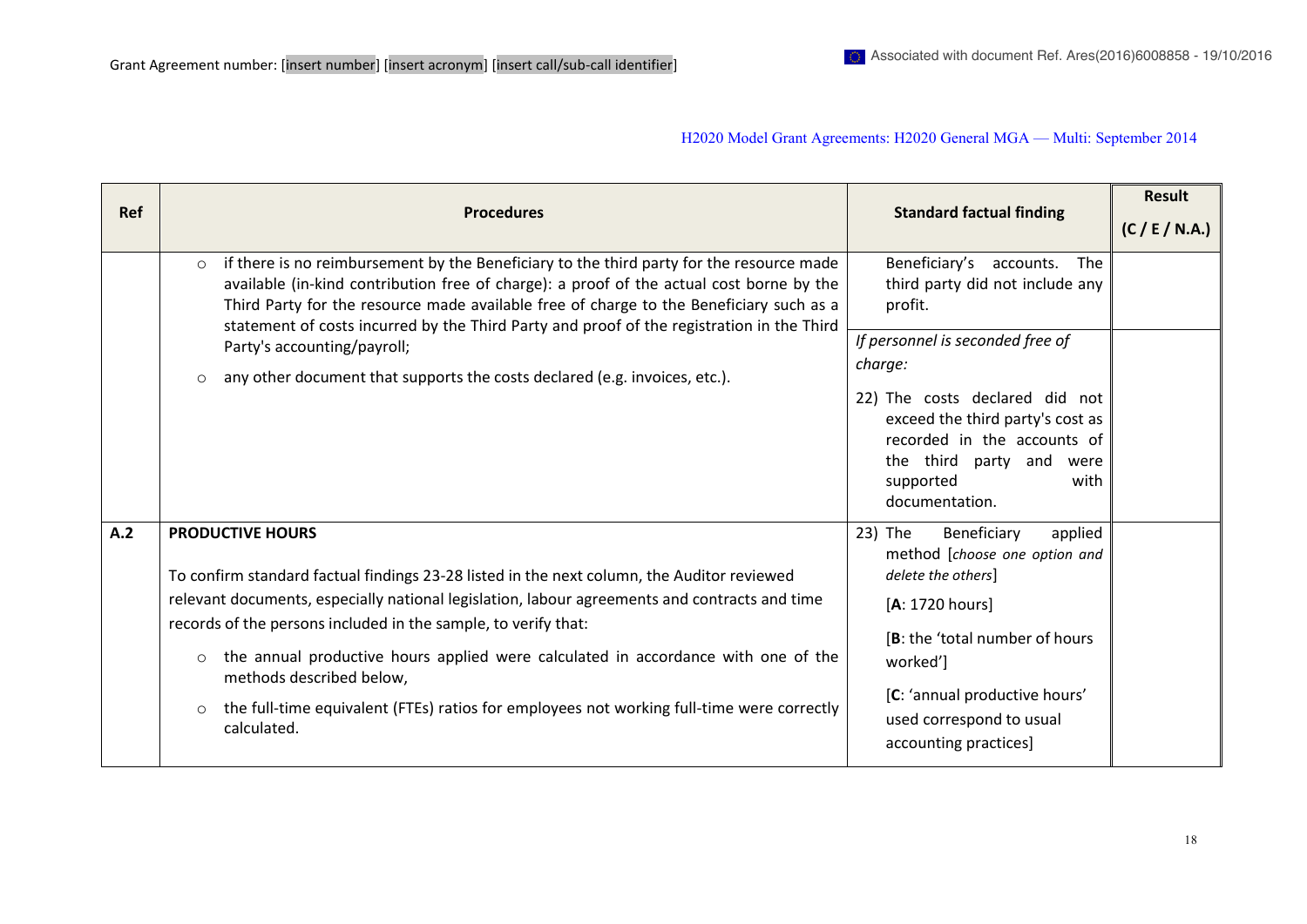| <b>Ref</b> | <b>Procedures</b>                                                                                                                                                                                                                                                                                                                                                                                                                                               | <b>Standard factual finding</b>                                                                                                                                                              | <b>Result</b><br>(C / E / N.A.) |
|------------|-----------------------------------------------------------------------------------------------------------------------------------------------------------------------------------------------------------------------------------------------------------------------------------------------------------------------------------------------------------------------------------------------------------------------------------------------------------------|----------------------------------------------------------------------------------------------------------------------------------------------------------------------------------------------|---------------------------------|
|            | If the Beneficiary applied method B, the auditor verified that the correctness in which the total                                                                                                                                                                                                                                                                                                                                                               | 24) Productive<br>hours<br>were<br>calculated annually.                                                                                                                                      |                                 |
|            | number of hours worked was calculated and that the contracts specified the annual workable<br>hours.<br>If the Beneficiary applied method C, the auditor verified that the 'annual productive hours'<br>applied when calculating the hourly rate were equivalent to at least 90 % of the 'standard                                                                                                                                                              | For employees not working<br>25)<br>full-time<br>the<br>full-time<br>(FTE)<br>equivalent<br>ratio was<br>correctly applied.                                                                  |                                 |
|            | annual workable hours'. The Auditor can only do this if the calculation of the standard annual<br>workable hours can be supported by records, such as national legislation, labour agreements,<br>and contracts.<br>BENEFICIARY'S PRODUCTIVE HOURS' FOR PERSONS WORKING FULL TIME SHALL BE ONE OF THE FOLLOWING                                                                                                                                                 | If the Beneficiary applied method B.<br>26) The calculation of the number<br>of 'annual workable hours',<br>overtime and absences was                                                        |                                 |
|            | <b>METHODS:</b><br>A. 1720 ANNUAL PRODUCTIVE HOURS (PRO-RATA FOR PERSONS NOT WORKING FULL-TIME)                                                                                                                                                                                                                                                                                                                                                                 | verifiable<br>based<br>the<br><sub>on</sub><br>documents provided by<br>the<br>Beneficiary.                                                                                                  |                                 |
|            | B. THE TOTAL NUMBER OF HOURS WORKED BY THE PERSON FOR THE BENEFICIARY IN THE YEAR (THIS METHOD IS<br>ALSO REFERRED TO AS 'TOTAL NUMBER OF HOURS WORKED' IN THE NEXT COLUMN). THE CALCULATION OF<br>THE TOTAL NUMBER OF HOURS WORKED WAS DONE AS FOLLOWS: ANNUAL WORKABLE HOURS OF THE<br>PERSON ACCORDING TO THE EMPLOYMENT CONTRACT, APPLICABLE LABOUR AGREEMENT OR NATIONAL LAW<br>PLUS OVERTIME WORKED MINUS ABSENCES (SUCH AS SICK LEAVE OR SPECIAL LEAVE). | If the Beneficiary applied method C.<br>27) The calculation of the number<br>of 'standard annual workable<br>hours' was verifiable based on<br>the documents provided by<br>the Beneficiary. |                                 |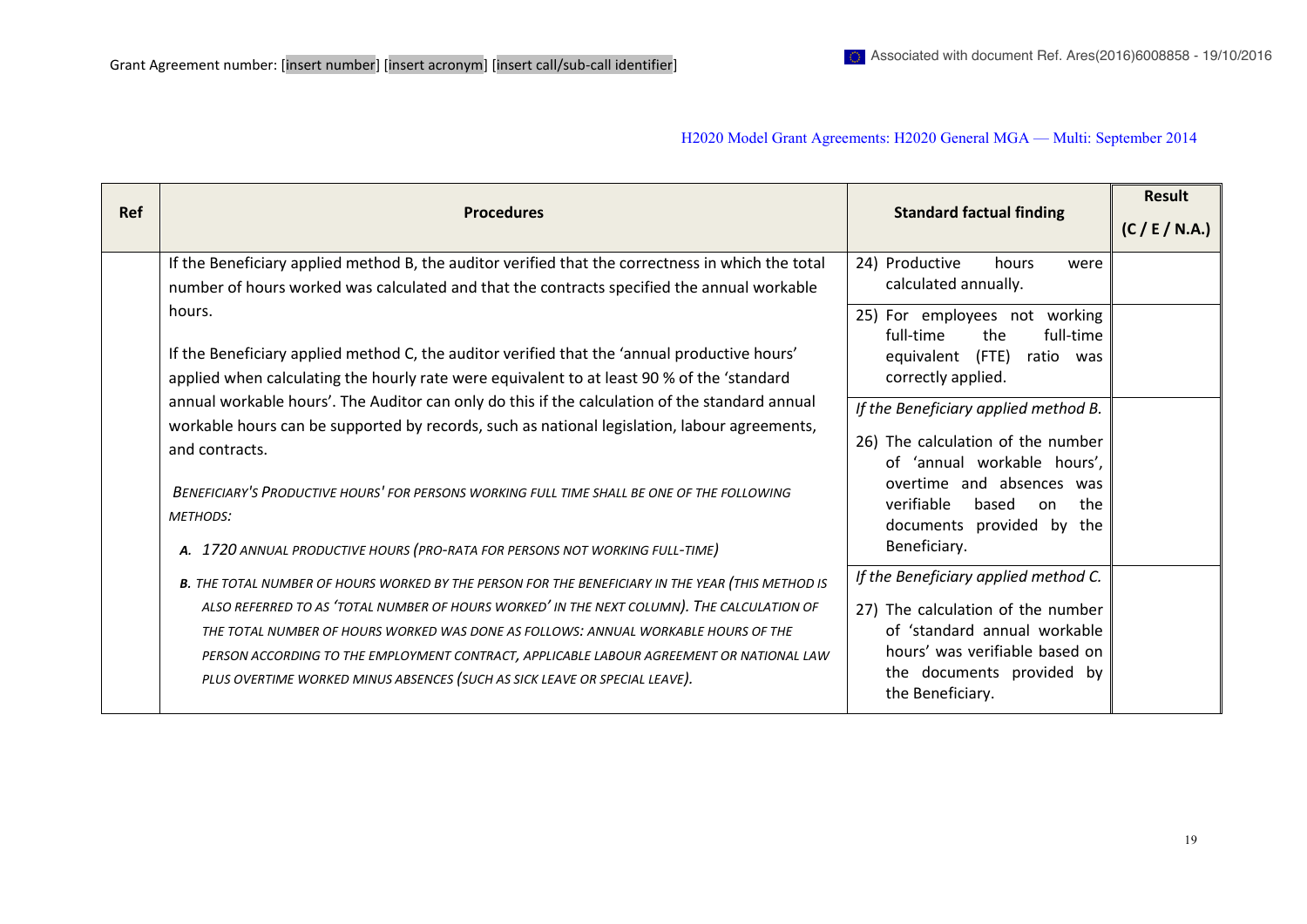| <b>Ref</b> | <b>Procedures</b>                                                                                                                                                                                                                                                                                                                                                                                                                                                                                                                                                                                                                             | <b>Standard factual finding</b>                                                                                                                                                                                                                                                       | Result<br>(C / E / N.A.) |
|------------|-----------------------------------------------------------------------------------------------------------------------------------------------------------------------------------------------------------------------------------------------------------------------------------------------------------------------------------------------------------------------------------------------------------------------------------------------------------------------------------------------------------------------------------------------------------------------------------------------------------------------------------------------|---------------------------------------------------------------------------------------------------------------------------------------------------------------------------------------------------------------------------------------------------------------------------------------|--------------------------|
|            | C. THE STANDARD NUMBER OF ANNUAL HOURS GENERALLY APPLIED BY THE BENEFICIARY FOR ITS PERSONNEL IN<br>ACCORDANCE WITH ITS USUAL COST ACCOUNTING PRACTICES (THIS METHOD IS ALSO REFERRED TO AS 'TOTAL<br>ANNUAL PRODUCTIVE HOURS' IN THE NEXT COLUMN). THIS NUMBER MUST BE AT LEAST 90% OF THE<br>STANDARD ANNUAL WORKABLE HOURS.<br>'ANNUAL WORKABLE HOURS' MEANS THE PERIOD DURING WHICH THE PERSONNEL MUST BE WORKING, AT THE<br>EMPLOYER'S DISPOSAL AND CARRYING OUT HIS/HER ACTIVITY OR DUTIES UNDER THE EMPLOYMENT CONTRACT,<br>APPLICABLE COLLECTIVE LABOUR AGREEMENT OR NATIONAL WORKING TIME LEGISLATION.                               | 28) The 'annual productive hours'<br>used for calculating the hourly<br>rate were consistent with the<br>usual cost accounting practices<br>of the Beneficiary and were<br>equivalent to at least 90 % of<br>the 'annual workable hours'.                                             |                          |
| A.3        | <b>HOURLY PERSONNEL RATES</b><br>I) For unit costs calculated in accordance to the Beneficiary's usual cost accounting practice (unit<br>costs):<br>If the Beneficiary has a "Certificate on Methodology to calculate unit costs " (CoMUC) approved<br>by the Commission, the Beneficiary provides the Auditor with a description of the approved<br>methodology and the Commission's letter of acceptance. The Auditor verified that the<br>Beneficiary has indeed used the methodology approved. If so, no further verification is<br>necessary.<br>If the Beneficiary does not have a "Certificate on Methodology" (CoMUC) approved by the | 29) The<br>Beneficiary<br>applied<br>[choose one option and delete<br>the other]:<br>[Option I: "Unit costs (hourly<br>rates) were calculated in<br>accordance with the<br>Beneficiary's usual cost<br>accounting practices"]<br>[Option II: Individual hourly<br>rates were applied] |                          |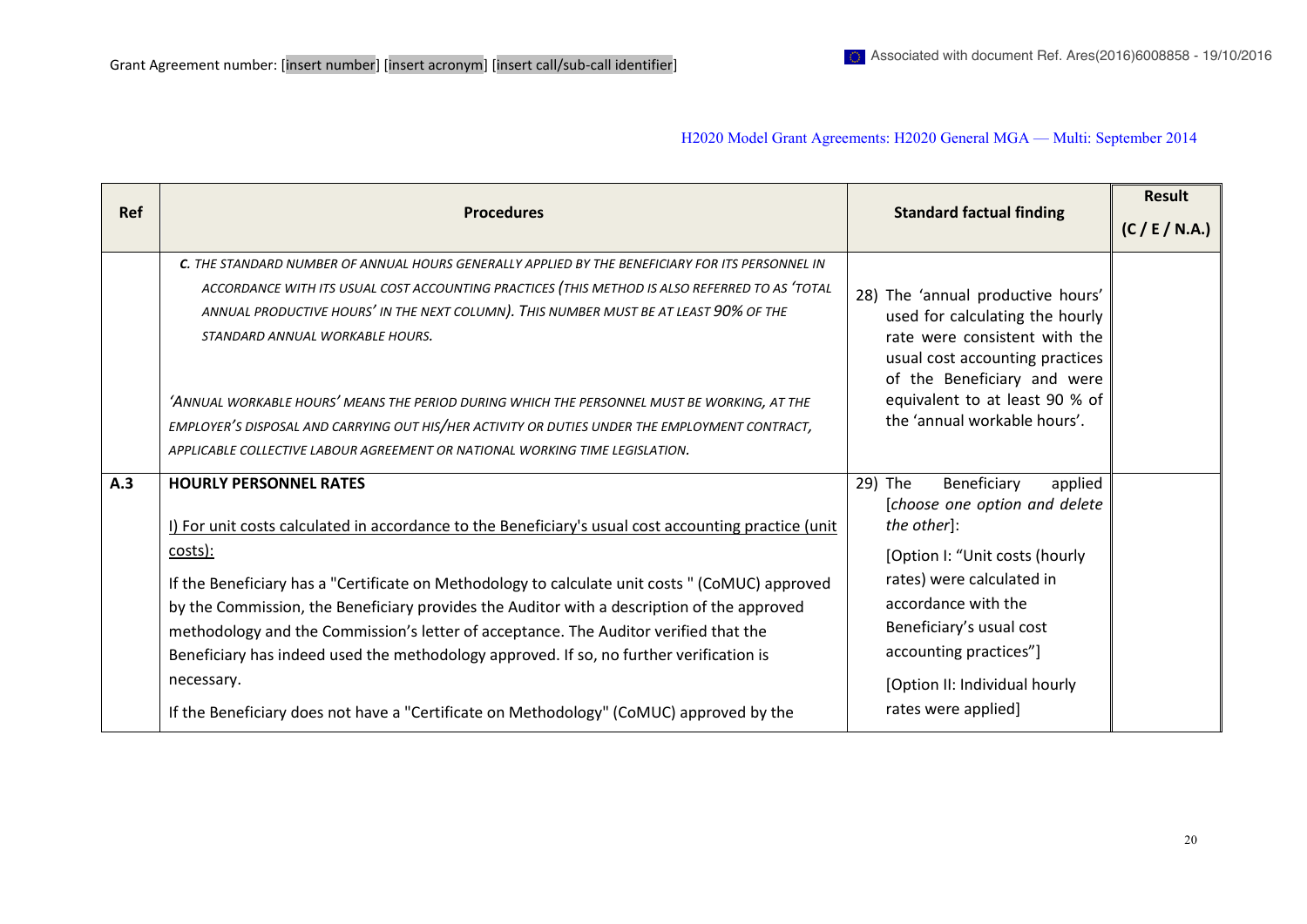| <b>Ref</b> | <b>Procedures</b>                                                                                                                                                                                                                                                                                                                                                                                                                                                                                                                                                                                                                                                                                   | <b>Standard factual finding</b>                                                                                                                                                                                                                                                                                                                                                     | Result         |
|------------|-----------------------------------------------------------------------------------------------------------------------------------------------------------------------------------------------------------------------------------------------------------------------------------------------------------------------------------------------------------------------------------------------------------------------------------------------------------------------------------------------------------------------------------------------------------------------------------------------------------------------------------------------------------------------------------------------------|-------------------------------------------------------------------------------------------------------------------------------------------------------------------------------------------------------------------------------------------------------------------------------------------------------------------------------------------------------------------------------------|----------------|
|            |                                                                                                                                                                                                                                                                                                                                                                                                                                                                                                                                                                                                                                                                                                     |                                                                                                                                                                                                                                                                                                                                                                                     | (C / E / N.A.) |
|            | Commission, or if the methodology approved was not applied, then the Auditor:                                                                                                                                                                                                                                                                                                                                                                                                                                                                                                                                                                                                                       | For option I concerning unit costs                                                                                                                                                                                                                                                                                                                                                  |                |
|            | reviewed the documentation provided by the Beneficiary, including manuals and<br>$\circ$<br>internal guidelines that explain how to calculate hourly rates;<br>recalculated the unit costs (hourly rates) of staff included in the sample following the<br>$\Omega$<br>results of the procedures carried out in A.1 and A.2.<br>II) For individual hourly rates:<br>The Auditor:<br>reviewed the documentation provided by the Beneficiary, including manuals and<br>$\circ$<br>internal guidelines that explain how to calculate hourly rates;<br>recalculated the hourly rates of staff included in the sample following the results of the<br>$\Omega$<br>procedures carried out in A.1 and A.2. | and if the Beneficiary applies the<br>methodology approved by the<br>Commission (CoMUC):<br>Beneficiary used the<br>30) The<br>Commission-approved metho-<br>dology to calculate hourly<br>rates. It corresponded to the<br>organisation's<br>usual<br>cost<br>accounting practices and was<br>applied consistently for all<br>activities irrespective of the<br>source of funding. |                |
|            | "UNIT COSTS CALCULATED BY THE BENEFICIARY IN ACCORDANCE WITH ITS USUAL COST ACCOUNTING PRACTICES".<br>IT IS CALCULATED BY DIVIDING THE TOTAL AMOUNT OF PERSONNEL COSTS OF THE CATEGORY TO WHICH THE<br>EMPLOYEE BELONGS VERIFIED IN LINE WITH PROCEDURE A.1 BY THE NUMBER OF FTE AND THE ANNUAL TOTAL<br>PRODUCTIVE HOURS OF THE SAME CATEGORY CALCULATED BY THE BENEFICIARY IN ACCORDANCE WITH PROCEDURE<br>A.2.<br>HOURLY RATE FOR INDIVIDUAL ACTUAL PERSONAL COSTS:                                                                                                                                                                                                                              | For option I concerning unit costs<br>and if the Beneficiary applies a<br>methodology not approved by the<br>Commission:<br>31) The unit costs re-calculated by<br>the Auditor were the same as<br>the rates applied by the<br>Beneficiary.                                                                                                                                         |                |
|            | IT IS CALCULATED BY DIVIDING THE TOTAL AMOUNT OF PERSONNEL COSTS OF AN EMPLOYEE VERIFIED IN LINE WITH                                                                                                                                                                                                                                                                                                                                                                                                                                                                                                                                                                                               | For option II concerning individual<br>hourly rates:                                                                                                                                                                                                                                                                                                                                |                |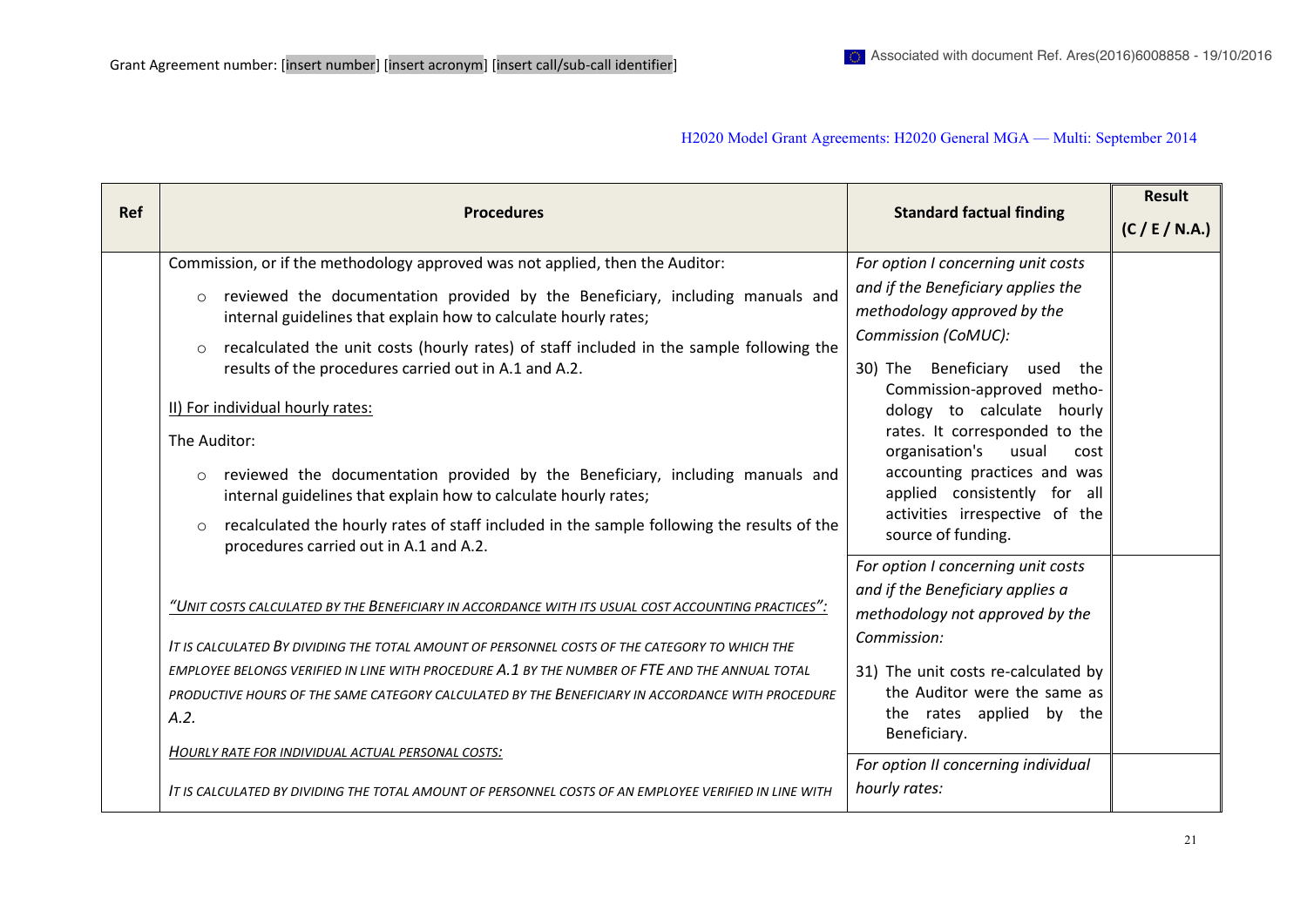| <b>Ref</b> | <b>Procedures</b>                                                                                                                                                                                                                                                                                                                                                                                                                                                                                                      | <b>Standard factual finding</b>                                                                                                                                                                                                                                                                                                                    | Result<br>(C / E / N.A.) |
|------------|------------------------------------------------------------------------------------------------------------------------------------------------------------------------------------------------------------------------------------------------------------------------------------------------------------------------------------------------------------------------------------------------------------------------------------------------------------------------------------------------------------------------|----------------------------------------------------------------------------------------------------------------------------------------------------------------------------------------------------------------------------------------------------------------------------------------------------------------------------------------------------|--------------------------|
|            | PROCEDURE A.1 BY THE NUMBER OF ANNUAL PRODUCTIVE HOURS VERIFIED IN LINE WITH PROCEDURE A.2.                                                                                                                                                                                                                                                                                                                                                                                                                            | individual<br>32) The<br>rates<br>re-<br>calculated by the Auditor were<br>the same as the rates applied<br>by the Beneficiary.                                                                                                                                                                                                                    |                          |
| A.4        | <b>TIME RECORDING SYSTEM</b><br>To verify that the time recording system ensures the fulfilment of all minimum requirements<br>and that the hours declared for the action were correct, accurate and properly authorised and<br>supported by documentation, the Auditor made the following checks for the persons included in<br>the sample that declare time as worked for the action on the basis of time records:<br>description of the time recording system provided by the Beneficiary (registration,<br>$\circ$ | 33) All persons recorded their time<br>dedicated to the action on a<br>daily/ weekly/ monthly basis<br>paper/computer-<br>using<br>a<br>(delete<br><b>based</b> system.<br>the<br>that<br>answers<br>are<br>not<br>applicable)<br>34) Their<br>time-records<br>were<br>authorised at least monthly by<br>the project manager or other<br>superior. |                          |
|            | authorisation, processing in the HR-system);<br>its actual implementation;<br>$\circ$<br>time records were signed at least monthly by the employees (on paper or electronically)<br>$\circ$<br>and authorised by the project manager or another manager;                                                                                                                                                                                                                                                               |                                                                                                                                                                                                                                                                                                                                                    |                          |
|            | the hours declared were worked within the project period;<br>$\circ$<br>there were no hours declared as worked for the action if HR-records showed absence<br>$\circ$<br>due to holidays or sickness (further cross-checks with travels are carried out in B.1<br>below);                                                                                                                                                                                                                                              | 35) Hours declared were worked<br>within the project period and<br>were consistent with the<br>presences/absences recorded<br>in HR-records.                                                                                                                                                                                                       |                          |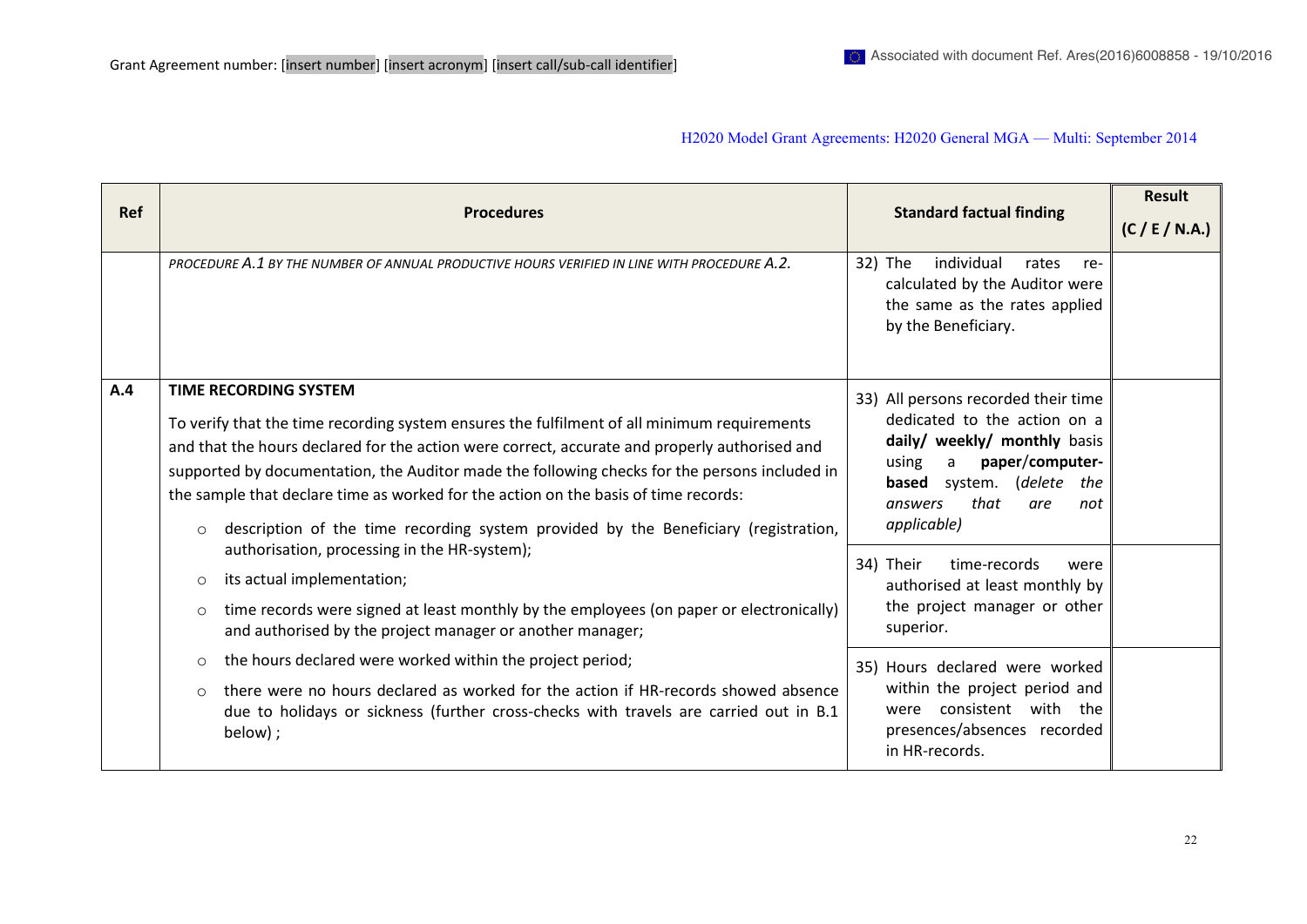| <b>Ref</b> | <b>Procedures</b>                                                                                                                                                                                                                                                                                                                                                                                               | <b>Standard factual finding</b>                                                                                                                                                                       | <b>Result</b>  |
|------------|-----------------------------------------------------------------------------------------------------------------------------------------------------------------------------------------------------------------------------------------------------------------------------------------------------------------------------------------------------------------------------------------------------------------|-------------------------------------------------------------------------------------------------------------------------------------------------------------------------------------------------------|----------------|
|            |                                                                                                                                                                                                                                                                                                                                                                                                                 |                                                                                                                                                                                                       | (C / E / N.A.) |
|            | the hours charged to the action matched those in the time recording system.<br>$\circ$                                                                                                                                                                                                                                                                                                                          | 36) There were no discrepancies                                                                                                                                                                       |                |
|            | ONLY THE HOURS WORKED ON THE ACTION CAN BE CHARGED. ALL WORKING TIME TO BE CHARGED SHOULD BE<br>RECORDED THROUGHOUT THE DURATION OF THE PROJECT, ADEQUATELY SUPPORTED BY EVIDENCE OF THEIR<br>REALITY AND RELIABILITY (SEE SPECIFIC PROVISIONS BELOW FOR PERSONS WORKING EXCLUSIVELY FOR THE ACTION<br>WITHOUT TIME RECORDS).                                                                                   | between the number of hours<br>charged to the action and the<br>number of hours recorded.                                                                                                             |                |
|            | If the persons are working exclusively for the action and without time records<br>For the persons selected that worked exclusively for the action without time records, the<br>Auditor verified evidence available demonstrating that they were in reality exclusively dedicated<br>to the action and that the Beneficiary signed a declaration confirming that they have worked<br>exclusively for the action. | 37) The exclusive dedication is<br>supported by a declaration<br>signed by the Beneficiary's and<br>evidence<br>other<br>any<br>bv<br>gathered.                                                       |                |
| B          | <b>COSTS OF SUBCONTRACTING</b>                                                                                                                                                                                                                                                                                                                                                                                  |                                                                                                                                                                                                       |                |
| B.1        | The Auditor obtained the detail/breakdown of subcontracting costs and sampled<br>  cost<br>items selected randomly (full coverage is required if there are fewer than 10 items, otherwise<br>the sample should have a minimum of 10 item, or 10% of the total, whichever number is<br>highest).<br>To confirm standard factual findings 38-42 listed in the next column, the Auditor reviewed the               | 38) The<br>of<br>claimed<br>use<br>subcontracting<br>costs<br>was<br>foreseen in Annex 1 and costs<br>were declared in the Financial<br><b>Statements</b><br>the<br>under<br>subcontracting category. |                |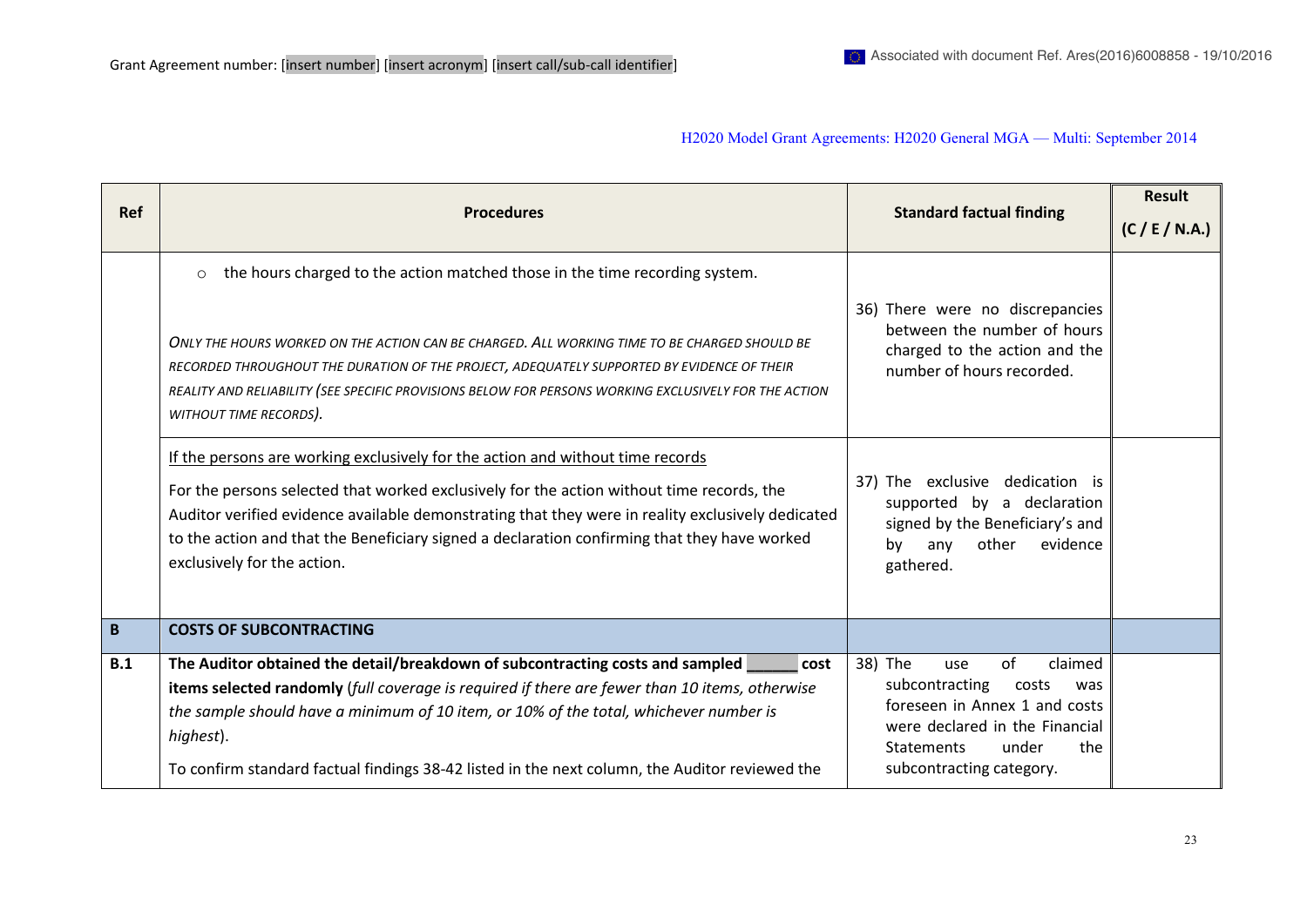| <b>Ref</b> | <b>Procedures</b>                                                                                                                                                                                                                                                                                                                                                                                                                                                                               | <b>Standard factual finding</b>                                                                                                                                                                                                                                                                             | <b>Result</b>  |                             |  |
|------------|-------------------------------------------------------------------------------------------------------------------------------------------------------------------------------------------------------------------------------------------------------------------------------------------------------------------------------------------------------------------------------------------------------------------------------------------------------------------------------------------------|-------------------------------------------------------------------------------------------------------------------------------------------------------------------------------------------------------------------------------------------------------------------------------------------------------------|----------------|-----------------------------|--|
|            |                                                                                                                                                                                                                                                                                                                                                                                                                                                                                                 |                                                                                                                                                                                                                                                                                                             | (C / E / N.A.) |                             |  |
|            | following for the items included in the sample:                                                                                                                                                                                                                                                                                                                                                                                                                                                 | 39) There were documents of                                                                                                                                                                                                                                                                                 |                |                             |  |
|            | the use of subcontractors was foreseen in Annex 1;<br>$\circ$                                                                                                                                                                                                                                                                                                                                                                                                                                   | different<br>requests<br>to<br>providers, different offers and                                                                                                                                                                                                                                              |                |                             |  |
|            | subcontracting costs were declared in the subcontracting category of the Financial<br>$\circ$<br>Statement;                                                                                                                                                                                                                                                                                                                                                                                     | assessment of the<br>offers<br>before<br>selection<br>of<br>the                                                                                                                                                                                                                                             |                |                             |  |
|            | supporting documents on the selection and award procedure were followed;<br>$\circ$                                                                                                                                                                                                                                                                                                                                                                                                             | provider in line with internal<br>procedures and procurement                                                                                                                                                                                                                                                |                |                             |  |
|            | the Beneficiary ensured best value for money (key elements to appreciate the respect of<br>$\circ$<br>this principle are the award of the subcontract to the bid offering best price-quality<br>ratio, under conditions of transparency and equal treatment. In case an existing<br>framework contract was used the Beneficiary ensured it was established on the basis of<br>the principle of best value for money under conditions of transparency and equal<br>treatment).<br>In particular, | <b>Subcontracts</b><br>rules.<br>were<br>awarded in accordance with<br>the principle of best value for<br>money.<br>(When different offers were<br>not collected the Auditor<br>explains the reasons provided<br>by the Beneficiary under the<br>caption "Exceptions" of the<br>Report. The Commission will |                |                             |  |
|            | if the Beneficiary acted as a contracting authority within the meaning of Directive<br>i.<br>2004/18/EC or of Directive 2004/17/EC, the Auditor verified that the applicable national<br>law on public procurement was followed and that the subcontracting complied with the<br>Terms and Conditions of the Agreement.                                                                                                                                                                         |                                                                                                                                                                                                                                                                                                             |                | analyse this information to |  |
|            | if the Beneficiary did not fall under the above-mentioned category the Auditor verified<br>ii.<br>that the Beneficiary followed their usual procurement rules and respected the Terms<br>and Conditions of the Agreement                                                                                                                                                                                                                                                                        | evaluate whether these costs<br>might be accepted as eligible)                                                                                                                                                                                                                                              |                |                             |  |
|            | For the items included in the sample the Auditor also verified that:                                                                                                                                                                                                                                                                                                                                                                                                                            | 40) The subcontracts were not<br>awarded to other Beneficiaries                                                                                                                                                                                                                                             |                |                             |  |
|            | o the subcontracts were not awarded to other Beneficiaries in the consortium;                                                                                                                                                                                                                                                                                                                                                                                                                   | of the consortium.                                                                                                                                                                                                                                                                                          |                |                             |  |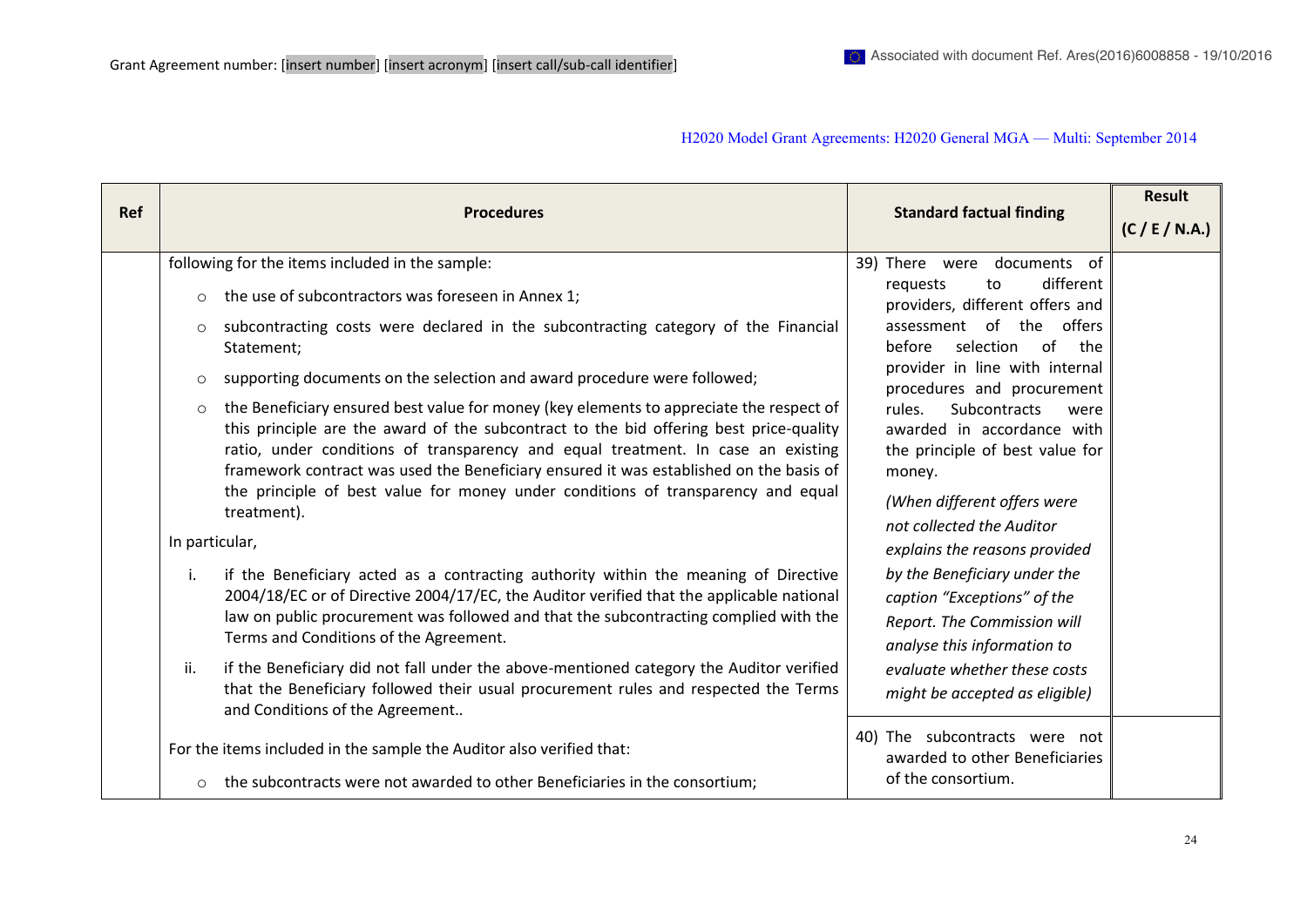| <b>Ref</b>   | <b>Procedures</b>                                                                                                                                                                                                                                                                                                                                                                                  | <b>Standard factual finding</b>                                                                                                             | (C / E / N.A.) |
|--------------|----------------------------------------------------------------------------------------------------------------------------------------------------------------------------------------------------------------------------------------------------------------------------------------------------------------------------------------------------------------------------------------------------|---------------------------------------------------------------------------------------------------------------------------------------------|----------------|
|              | there were signed agreements between the Beneficiary and the subcontractor;<br>$\circ$<br>there was evidence that the services were provided by subcontractor;<br>$\circ$                                                                                                                                                                                                                          | 41) All<br>subcontracts<br>were<br>supported<br>signed<br>by<br>the<br>agreements<br>between<br>Beneficiary<br>the<br>and<br>subcontractor. |                |
|              |                                                                                                                                                                                                                                                                                                                                                                                                    | 42) There was evidence that the<br>services were provided by the<br>subcontractors.                                                         |                |
| $\mathbf{C}$ | <b>COSTS OF PROVIDING FINANCIAL SUPPORT TO THIRD PARTIES</b>                                                                                                                                                                                                                                                                                                                                       |                                                                                                                                             |                |
| C.1          | The Auditor obtained the detail/breakdown of the costs of providing financial support to third<br>parties and sampled cost items selected randomly (full coverage is required if there are<br>fewer than 10 items, otherwise the sample should have a minimum of 10 item, or 10% of the<br>total, whichever number is highest).                                                                    |                                                                                                                                             |                |
|              | The Auditor verified that the following minimum conditions were met:<br>the maximum amount of financial support for each third party did not exceed EUR 60<br>a)<br>000, unless explicitly mentioned in Annex 1;<br>the financial support to third parties was agreed in Annex 1 of the Agreement and the<br>b)<br>other provisions on financial support to third parties included in Annex 1 were | 43) All minimum conditions were<br>met                                                                                                      |                |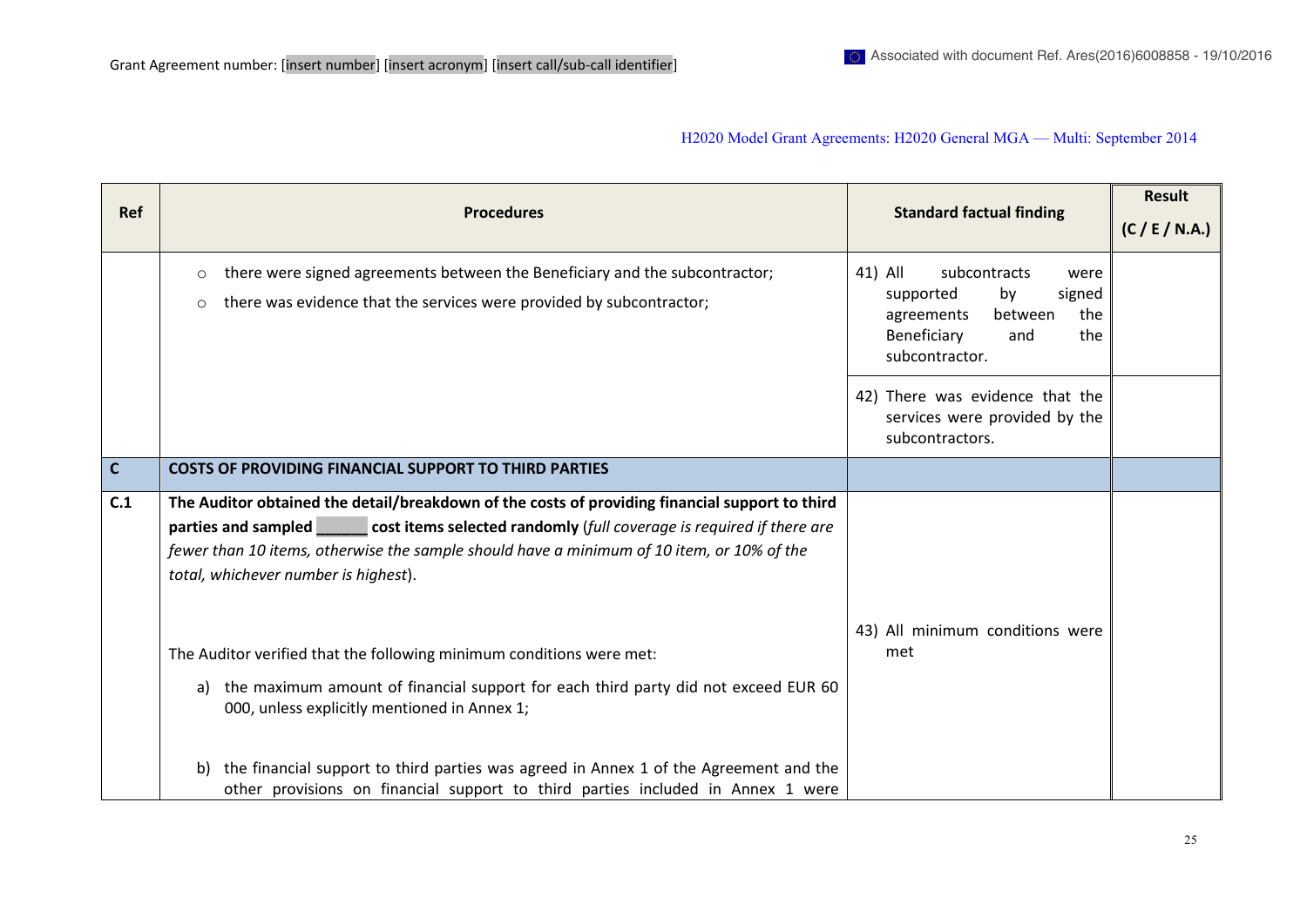| Ref | <b>Procedures</b> | Standard factual finding | <b>Result</b><br>(C / E / N.A.) |
|-----|-------------------|--------------------------|---------------------------------|
|     | respected.        |                          |                                 |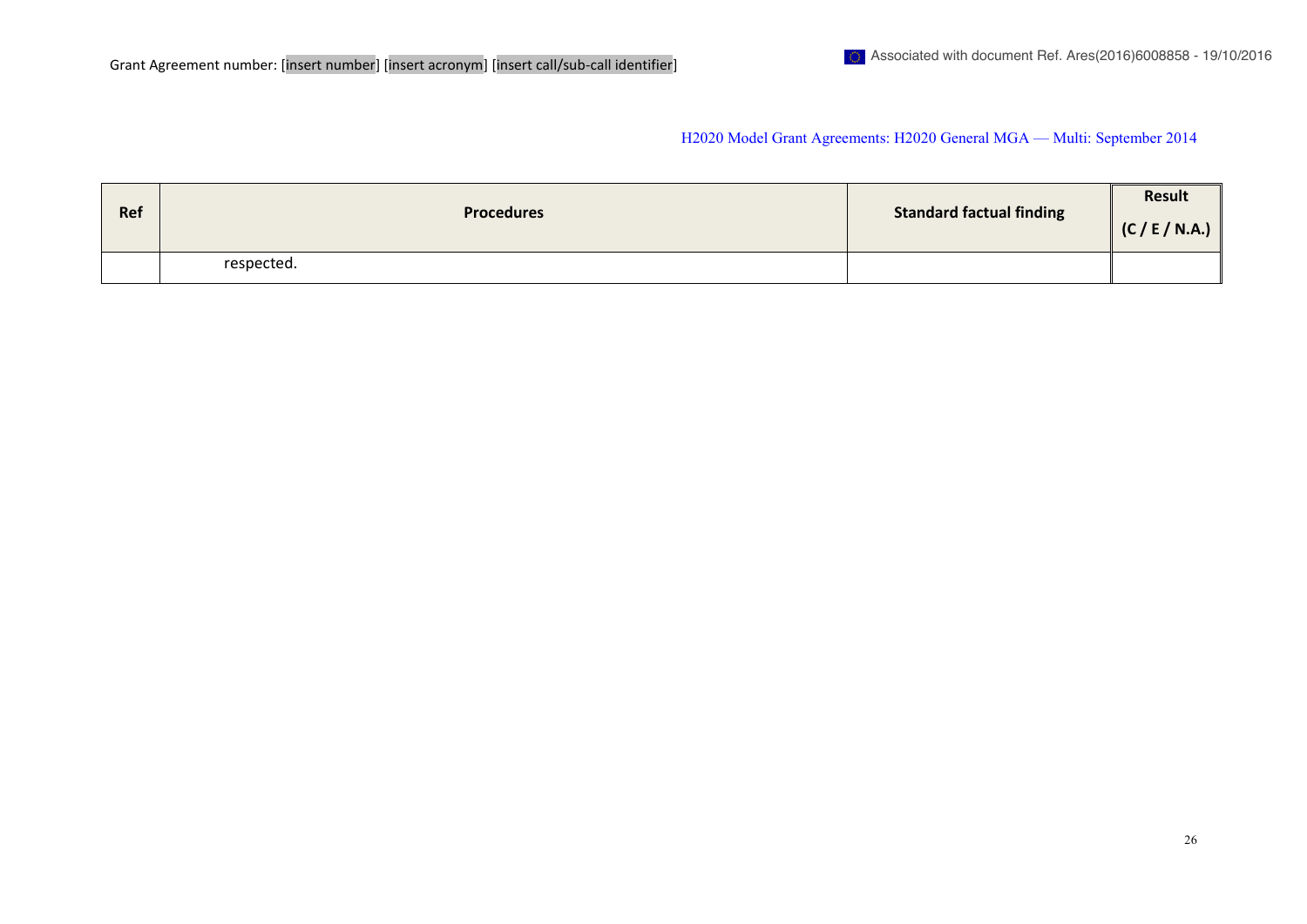| D   | <b>OTHER ACTUAL DIRECT COSTS</b>                                                                                                                                                                                                                                                                                                                                                                                                                                                |                                                                                                                                                                |
|-----|---------------------------------------------------------------------------------------------------------------------------------------------------------------------------------------------------------------------------------------------------------------------------------------------------------------------------------------------------------------------------------------------------------------------------------------------------------------------------------|----------------------------------------------------------------------------------------------------------------------------------------------------------------|
| D.1 | <b>COSTS OF TRAVEL AND RELATED SUBSISTENCE ALLOWANCES</b>                                                                                                                                                                                                                                                                                                                                                                                                                       | 44) Costs were incurred, approved                                                                                                                              |
|     | The Auditor sampled cost items selected randomly (full coverage is required if there are<br>fewer than 10 items, otherwise the sample should have a minimum of 10 item, or 10% of the<br>total, whichever number is the highest).                                                                                                                                                                                                                                               | and reimbursed in line with<br>the Beneficiary's usual policy<br>for travels.                                                                                  |
|     | The Auditor inspected the sample and verified that:                                                                                                                                                                                                                                                                                                                                                                                                                             | 45) There was a link between the<br>trip and the action.                                                                                                       |
|     | $\circ$ travel and subsistence costs were consistent with the Beneficiary's usual policy for<br>travel. In this context, the Beneficiary provided evidence of its normal policy for travel<br>costs (e.g. use of first class tickets, reimbursement by the Beneficiary on the basis of<br>actual costs, a lump sum or per diem) to enable the Auditor to compare the travel costs<br>charged with this policy;                                                                  | 46) The<br>supporting<br>documents<br>were consistent with each<br>other regarding subject of the<br>trip, dates, duration and<br>reconciled with time records |
|     | travel costs are correctly identified and allocated to the action (e.g. trips are directly<br>$\circ$<br>linked to the action) by reviewing relevant supporting documents such as minutes of<br>meetings, workshops or conferences, their registration in the correct project account,<br>their consistency with time records or with the<br>dates/duration of the<br>workshop/conference;<br>no ineligible costs or excessive or reckless expenditure was declared.<br>$\circ$ | and accounting.<br>47) No ineligible costs or excessive<br>or reckless expenditure was<br>declared.                                                            |
| D.2 | DEPRECIATION COSTS FOR EQUIPMENT, INFRASTRUCTURE OR OTHER ASSETS                                                                                                                                                                                                                                                                                                                                                                                                                |                                                                                                                                                                |
|     | The Auditor sampled cost items selected randomly (full coverage is required if there are<br>fewer than 10 items, otherwise the sample should have a minimum of 10 item, or 10% of the                                                                                                                                                                                                                                                                                           | 48) Procurement rules, principles<br>and guides were followed.                                                                                                 |
|     | total, whichever number is the highest).                                                                                                                                                                                                                                                                                                                                                                                                                                        | 49) There was a link between the                                                                                                                               |
|     | For "equipment, infrastructure or other assets" [from now on called "asset(s)"] selected in the                                                                                                                                                                                                                                                                                                                                                                                 | grant agreement and the asset<br>charged to the action.                                                                                                        |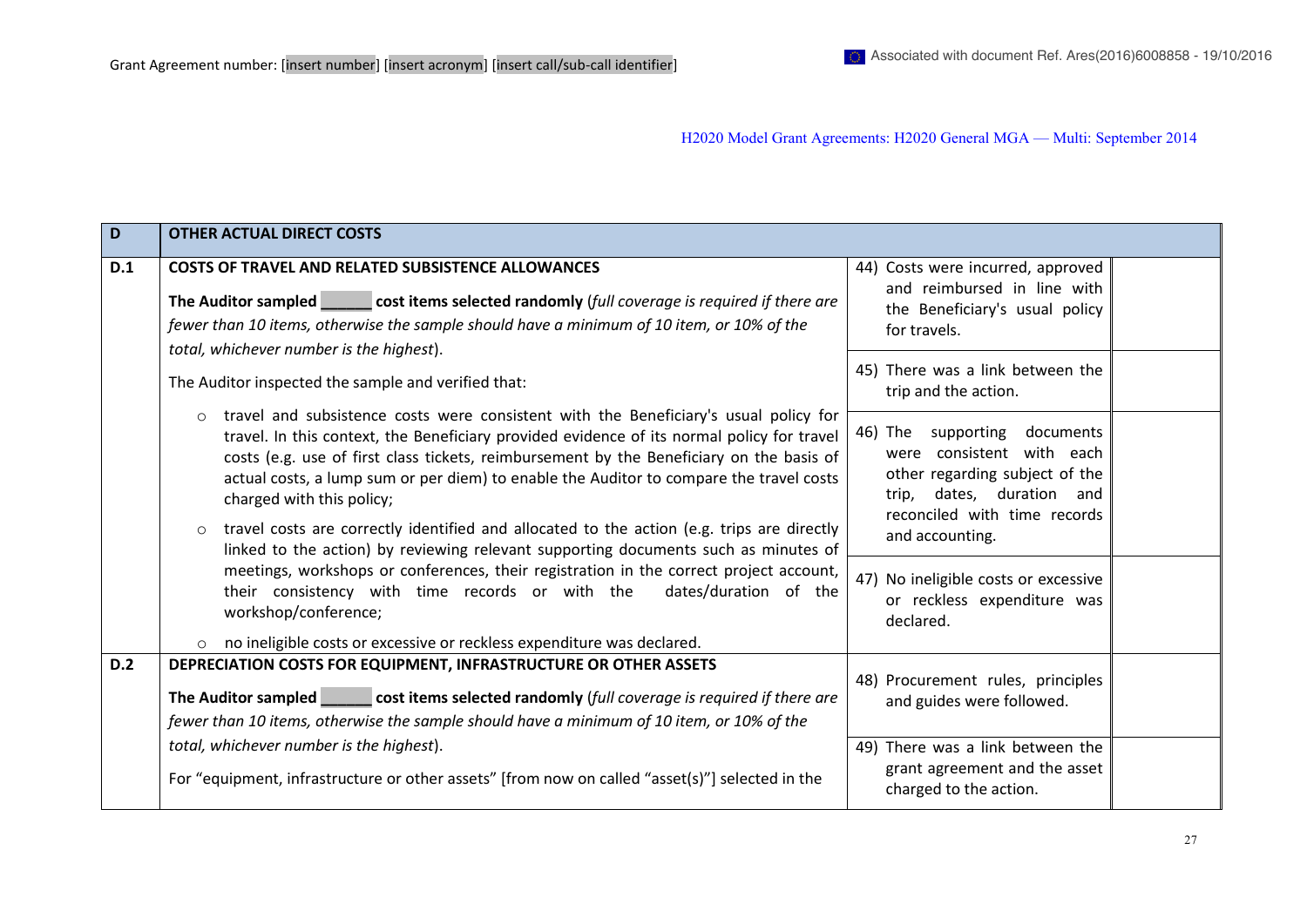|            |         | sample the Auditor verified that:                                                                                                                                                                                                                            | 50) The asset charged to the<br>action was traceable to the                                                    |  |
|------------|---------|--------------------------------------------------------------------------------------------------------------------------------------------------------------------------------------------------------------------------------------------------------------|----------------------------------------------------------------------------------------------------------------|--|
|            | $\circ$ | the assets were acquired in conformity with the Beneficiary's internal guidelines and<br>procedures;                                                                                                                                                         | accounting records and the<br>underlying documents.                                                            |  |
|            | $\circ$ | they were correctly allocated to the action (with supporting documents such as delivery<br>note invoice or any other proof demonstrating the link to the action)                                                                                             | 51) The depreciation method used<br>to charge the asset to the                                                 |  |
|            | $\circ$ | they were entered in the accounting system;                                                                                                                                                                                                                  | action was in line with the                                                                                    |  |
|            | $\circ$ | the extent to which the assets were used for the action (as a percentage) was supported<br>by reliable documentation (e.g. usage overview table);                                                                                                            | applicable<br>rules<br>of<br>the<br>Beneficiary's country and the<br>Beneficiary's usual accounting<br>policy. |  |
|            |         | The Auditor recalculated the depreciation costs and verified that they were in line with the<br>applicable rules in the Beneficiary's country and with the Beneficiary's usual accounting policy<br>(e.g. depreciation calculated on the acquisition value). | 52) The<br>charged<br>amount<br>corresponded to the actual<br>usage for the action.                            |  |
|            |         | The Auditor verified that no ineligible costs such as deductible VAT, exchange rate losses,<br>excessive or reckless expenditure were declared (see Article 6.5 GA).                                                                                         | 53) No ineligible costs or excessive<br>or reckless expenditure were<br>declared.                              |  |
| <b>D.3</b> |         | <b>COSTS OF OTHER GOODS AND SERVICES</b>                                                                                                                                                                                                                     | 54) Contracts for works or services                                                                            |  |
|            |         | The Auditor sampled _______ cost items selected randomly (full coverage is required if there are<br>fewer than 10 items, otherwise the sample should have a minimum of 10 item, or 10% of the                                                                | did not cover tasks described<br>in Annex 1.                                                                   |  |
|            |         | total, whichever number is highest).                                                                                                                                                                                                                         | 55) Costs were allocated to the<br>correct action and the goods                                                |  |
|            | $\circ$ | For the purchase of goods, works or services included in the sample the Auditor verified that:<br>the contracts did not cover tasks described in Annex 1;                                                                                                    | not<br>placed<br>in the<br>were<br>of<br>durable<br>inventory                                                  |  |
|            |         | equipment.                                                                                                                                                                                                                                                   |                                                                                                                |  |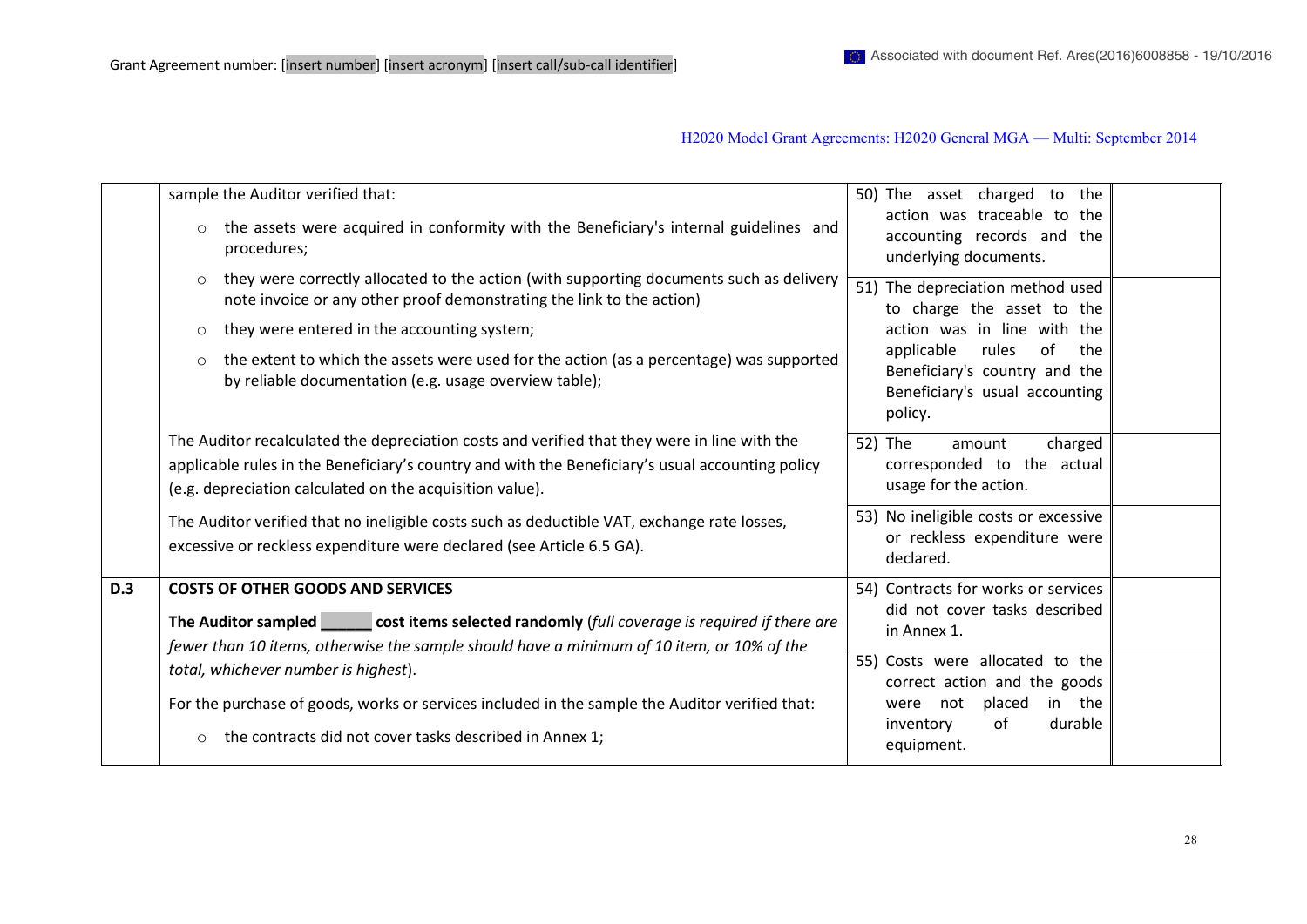| $\circ$<br>$\circ$ | they were correctly identified, allocated to the proper action, entered in the accounting<br>system (traceable to underlying documents such as purchase orders, invoices and<br>accounting);<br>the goods were not placed in the inventory of durable equipment;                                                                                                                                                                                                                                                                                                       | 56) The costs were charged in line<br>Beneficiary's<br>the<br>with<br>accounting policy and were<br>adequately supported.                                                                   |  |
|--------------------|------------------------------------------------------------------------------------------------------------------------------------------------------------------------------------------------------------------------------------------------------------------------------------------------------------------------------------------------------------------------------------------------------------------------------------------------------------------------------------------------------------------------------------------------------------------------|---------------------------------------------------------------------------------------------------------------------------------------------------------------------------------------------|--|
| $\circ$<br>$\circ$ | the costs charged to the action were accounted in line with the Beneficiary's usual<br>accounting practices;<br>no ineligible costs or excessive or reckless expenditure were declared (see Article 6 GA).<br>In addition, the Auditor verified that these goods and services were acquired in conformity with<br>the Beneficiary's internal guidelines and procedures, in particular:                                                                                                                                                                                 | 57) No ineligible costs or excessive<br>or reckless expenditure were<br>declared.<br>For<br>internal<br>invoices/charges only the cost<br>element was charged, without<br>any mark-ups.     |  |
| $\circ$            | if Beneficiary acted as a contracting authority within the meaning of Directive<br>2004/18/EC or of Directive 2004/17/EC, the Auditor verified that the applicable national<br>law on public procurement was followed and that the procurement contract complied<br>with the Terms and Conditions of the Agreement.                                                                                                                                                                                                                                                    | 58) Procurement rules, principles<br>and guides were followed.<br>There were documents of<br>different<br>requests<br>to                                                                    |  |
| $\circ$            | if the Beneficiary did not fall into the category above, the Auditor verified that the<br>Beneficiary followed their usual procurement rules and respected the Terms and<br>Conditions of the Agreement.                                                                                                                                                                                                                                                                                                                                                               | providers, different offers and<br>assessment of the offers<br>selection of the<br>before<br>provider in line with internal                                                                 |  |
| $\circ$            | For the items included in the sample the Auditor also verified that:<br>the Beneficiary ensured best value for money (key elements to appreciate the respect of<br>this principle are the award of the contract to the bid offering best price-quality ratio,<br>under conditions of transparency and equal treatment. In case an existing framework<br>contract was used the Auditor also verified that the Beneficiary ensured it was<br>established on the basis of the principle of best value for money under conditions of<br>transparency and equal treatment); | procedures and procurement<br>rules. The purchases were<br>made in accordance with the<br>principle of best value for<br>money.<br>(When different offers were<br>not collected the Auditor |  |
|                    | SUCH GOODS AND SERVICES INCLUDE, FOR INSTANCE, CONSUMABLES AND SUPPLIES, DISSEMINATION (INCLUDING<br>OPEN ACCESS), PROTECTION OF RESULTS, SPECIFIC EVALUATION OF THE ACTION IF IT IS REQUIRED BY THE                                                                                                                                                                                                                                                                                                                                                                   | explains the reasons provided<br>by the Beneficiary under the                                                                                                                               |  |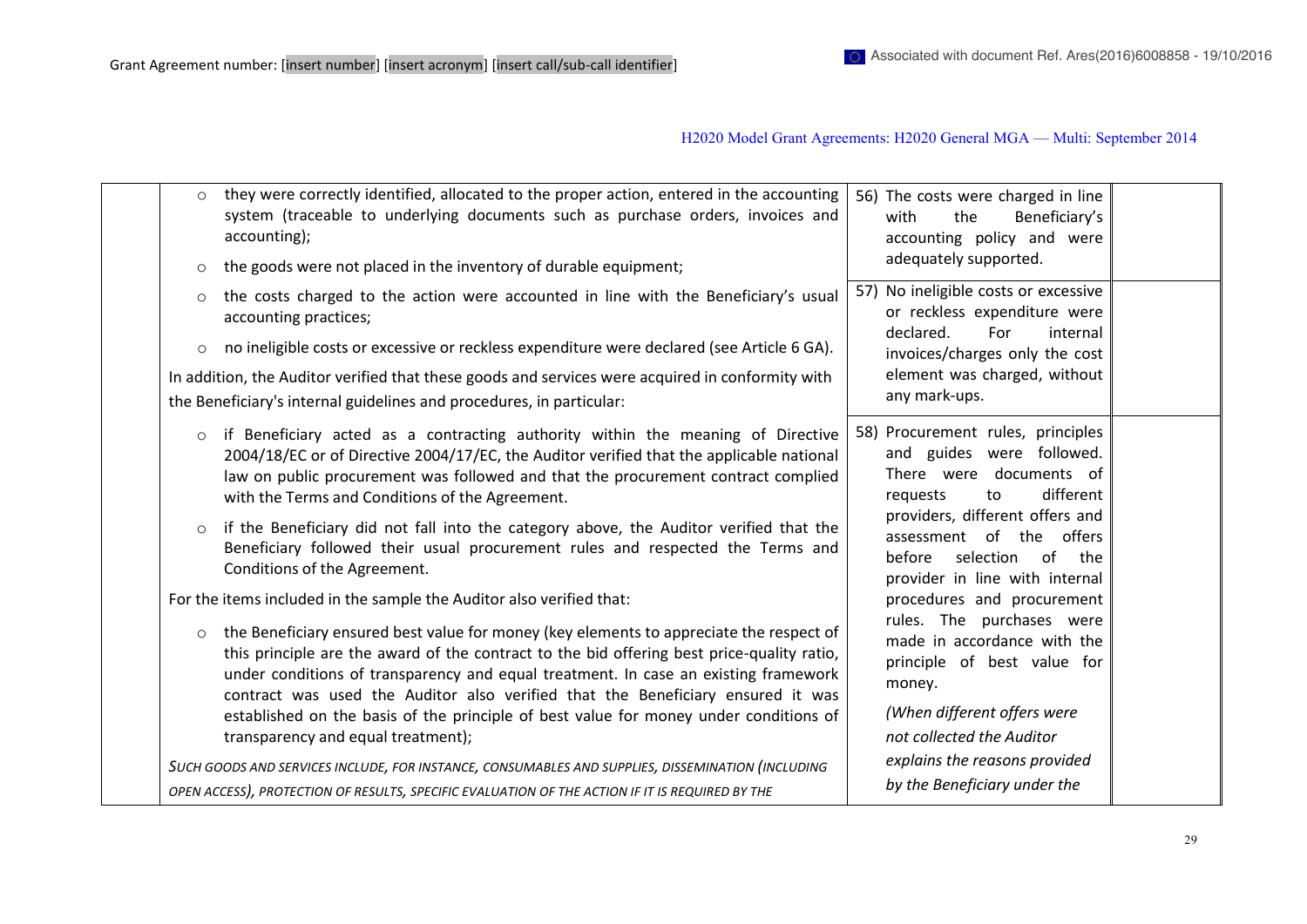|            | AGREEMENT, CERTIFICATES ON THE FINANCIAL STATEMENTS IF THEY ARE REQUIRED BY THE AGREEMENT AND<br>CERTIFICATES ON THE METHODOLOGY, TRANSLATIONS, REPRODUCTION.                                                                                                                                                                                                                                                                              | caption "Exceptions" of the<br>Report. The Commission will<br>analyse this information to<br>evaluate whether these costs<br>might be accepted as eligible)                                                                                                          |  |
|------------|--------------------------------------------------------------------------------------------------------------------------------------------------------------------------------------------------------------------------------------------------------------------------------------------------------------------------------------------------------------------------------------------------------------------------------------------|----------------------------------------------------------------------------------------------------------------------------------------------------------------------------------------------------------------------------------------------------------------------|--|
| <b>D.4</b> | AGGREGATED CAPITALISED AND OPERATING COSTS OF RESEARCH INFRASTRUCTURE<br>The Auditor ensured the existence of a positive ex-ante assessment (issued by the EC Services)<br>of the cost accounting methodology of the Beneficiary allowing it to apply the guidelines on<br>direct costing for large research infrastructures in Horizon 2020.<br>In the cases that a positive ex-ante assessment has been issued (see the standard factual | 59) The costs declared as direct<br>costs for Large<br>Research<br><b>Infrastructures</b><br>(in<br>the<br>line<br>of<br>appropriate<br>the<br>Financial Statement) comply<br>the<br>methodology<br>with<br>described in the positive ex-<br>ante assessment report. |  |
|            | findings 59-60 on the next column),<br>The Auditor ensured that the beneficiary has applied consistently the methodology that is<br>explained and approved in the positive ex ante assessment;                                                                                                                                                                                                                                             | 60) Any difference between the<br>methodology applied and the<br>one positively assessed was<br>described<br>extensively<br>and<br>adjusted accordingly.                                                                                                             |  |
|            | In the cases that a positive ex-ante assessment has NOT been issued (see the standard factual<br>findings 61 on the next column),<br>The Auditor verified that no costs of Large Research Infrastructure have been charged as<br>direct costs in any costs category;                                                                                                                                                                       | 61) The direct costs declared were<br>free from any indirect costs<br>items related to the Large<br>Research Infrastructure.                                                                                                                                         |  |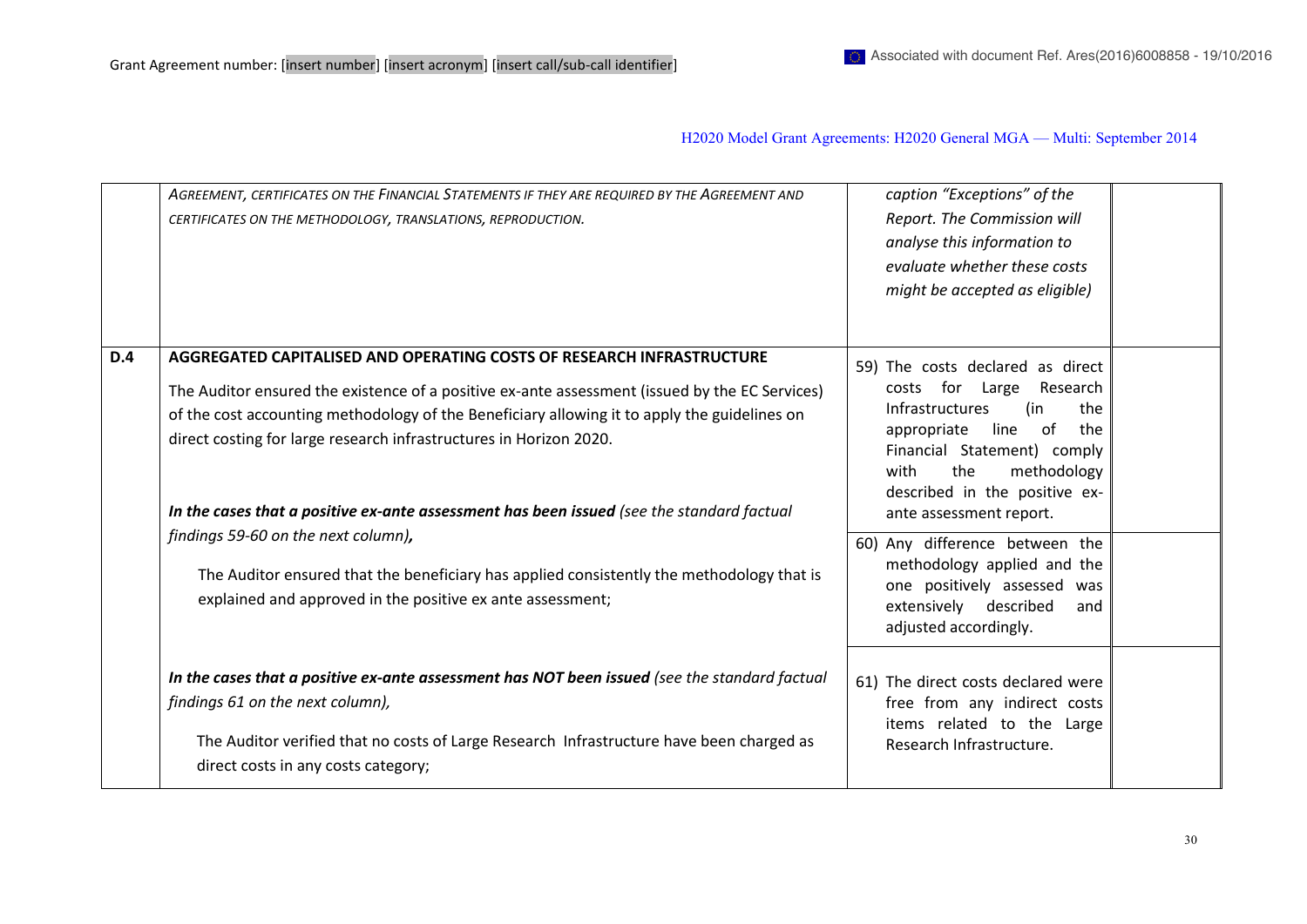|     | In the cases that a draft ex-ante assessment report has been issued with recommendation for<br>further changes (see the standard factual findings 61 on the next column),<br>The Auditor followed the same procedure as above (when a positive ex-ante assessment has<br>NOT yet been issued) and paid particular attention (testing reinforced) to the cost items for<br>which the draft ex-ante assessment either rejected the inclusion as direct costs for Large<br>Research Infrastructures or issued recommendations.                                                       |                                                                                                                                                               |  |
|-----|-----------------------------------------------------------------------------------------------------------------------------------------------------------------------------------------------------------------------------------------------------------------------------------------------------------------------------------------------------------------------------------------------------------------------------------------------------------------------------------------------------------------------------------------------------------------------------------|---------------------------------------------------------------------------------------------------------------------------------------------------------------|--|
| E.  | <b>USE OF EXCHANGE RATES</b>                                                                                                                                                                                                                                                                                                                                                                                                                                                                                                                                                      |                                                                                                                                                               |  |
| E.1 | a) For Beneficiaries with accounts established in a currency other than euros<br>The Auditor sampled cost items selected randomly and verified that the exchange<br>rates used for converting other currencies into euros were in accordance with the following<br>rules established in the Agreement (full coverage is required if there are fewer than 10 items,<br>otherwise the sample should have a minimum of 10 item, or 10% of the total, whichever number<br>is highest):<br>COSTS INCURRED IN ANOTHER CURRENCY SHALL BE CONVERTED INTO EURO AT THE AVERAGE OF THE DAILY | 62) The exchange rates used to<br>convert other currencies into<br>Euros were in accordance with<br>the rules established of the<br>Grant Agreement and there |  |
|     | EXCHANGE RATES PUBLISHED IN THE C SERIES OF OFFICIAL JOURNAL OF THE EUROPEAN UNION<br>(https://www.ecb.int/stats/exchange/eurofxref/html/index.en.html), DETERMINED OVER THE<br>CORRESPONDING REPORTING PERIOD.<br>IF NO DAILY EURO EXCHANGE RATE IS PUBLISHED IN THE OFFICIAL JOURNAL OF THE EUROPEAN UNION FOR THE<br>CURRENCY IN QUESTION, CONVERSION SHALL BE MADE AT THE AVERAGE OF THE MONTHLY ACCOUNTING RATES<br>ESTABLISHED BY THE COMMISSION AND PUBLISHED ON ITS WEBSITE                                                                                               | was no difference in the final<br>figures.                                                                                                                    |  |
|     | (http://ec.europa.eu/budget/contracts_grants/info_contracts/inforeuro/inforeuro_en.cfm),                                                                                                                                                                                                                                                                                                                                                                                                                                                                                          |                                                                                                                                                               |  |